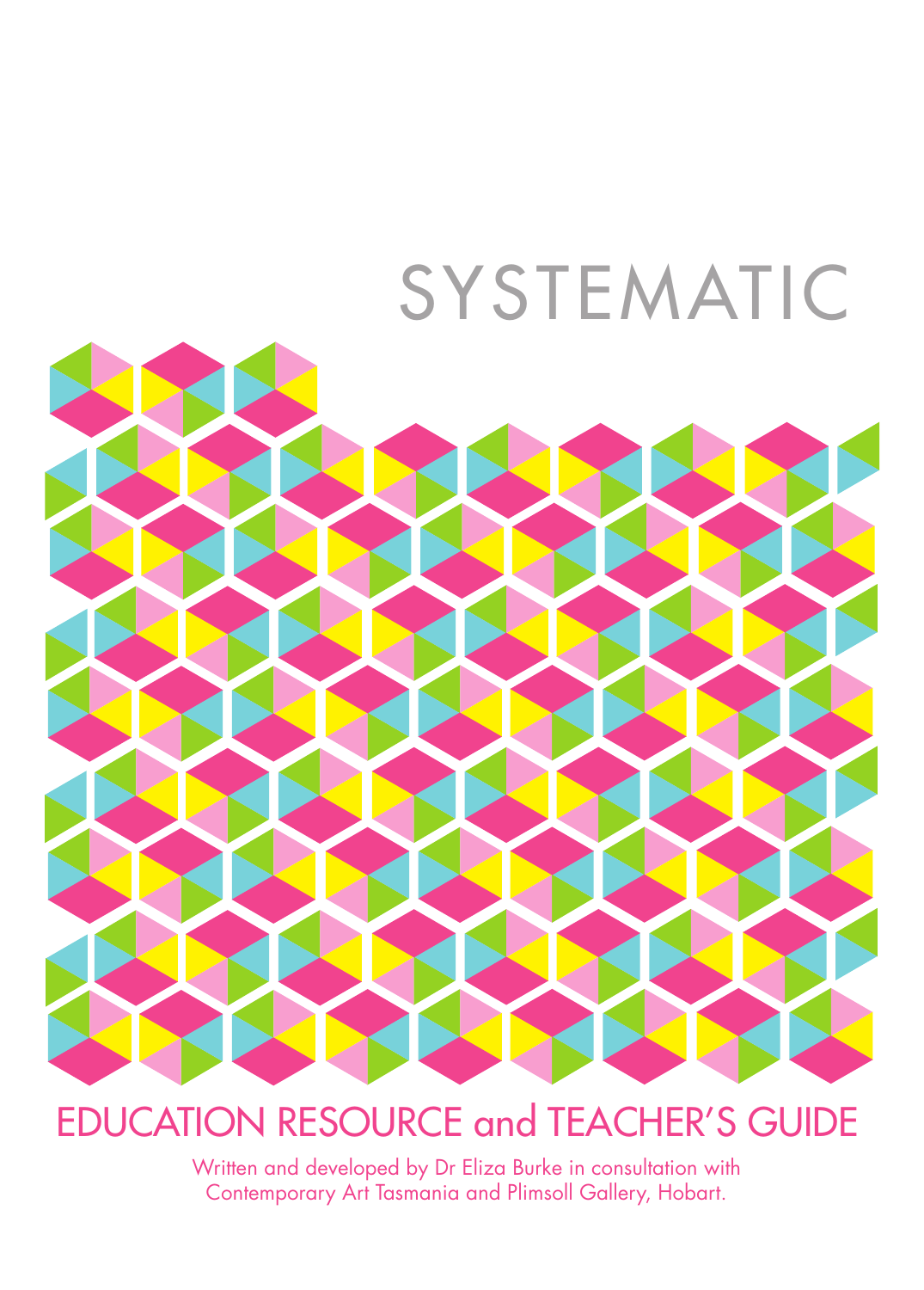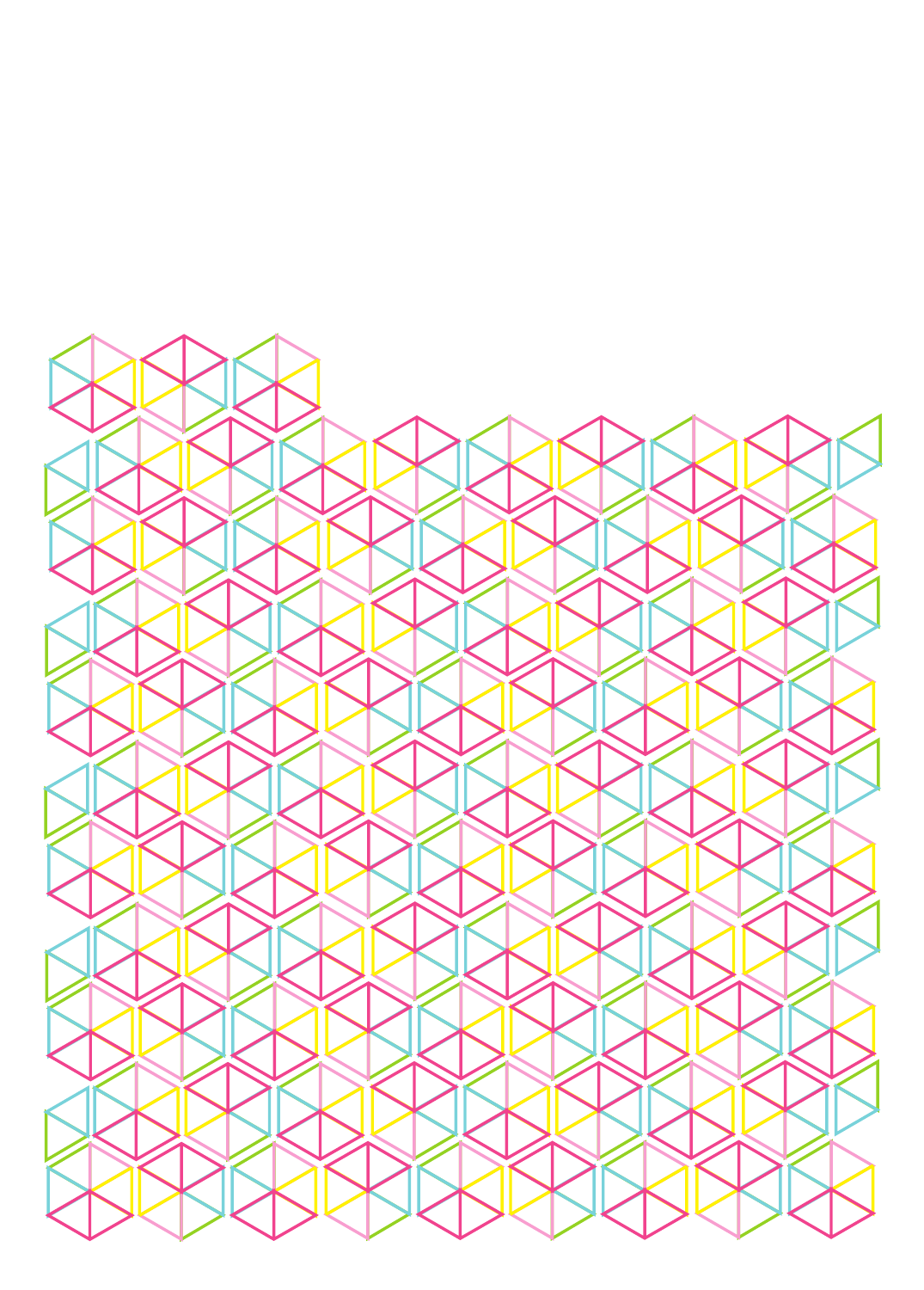# SYSTEMATIC An Introduction

Systems are ubiquitous features of modern life. They represent the myriad structures we negotiate in our daily lives and the frameworks we use to build, manage and comprehend a complex world.

*Systematic* explores current artistic approaches to concepts of 'the system' showcasing eight Australian artists whose works constitute selfcontained systems in their own right, or engage with systems principles at conceptual and material levels. The works explore the impact of systems across technological, archival, political and ecological arenas and their various meanings as products of human invention.

*Systematic* is a blend of playful, vibrant and kinetic works that invites viewers to reflect on their own relationship to contemporary systems, the interdependency between the part and the whole, and the generative potential of systemic productivity and failure. Taking a broad view of 'the system', the exhibition comprises works that reference particular kinds of systems and explore questions of connectivity, organisation and inter-relatedness.

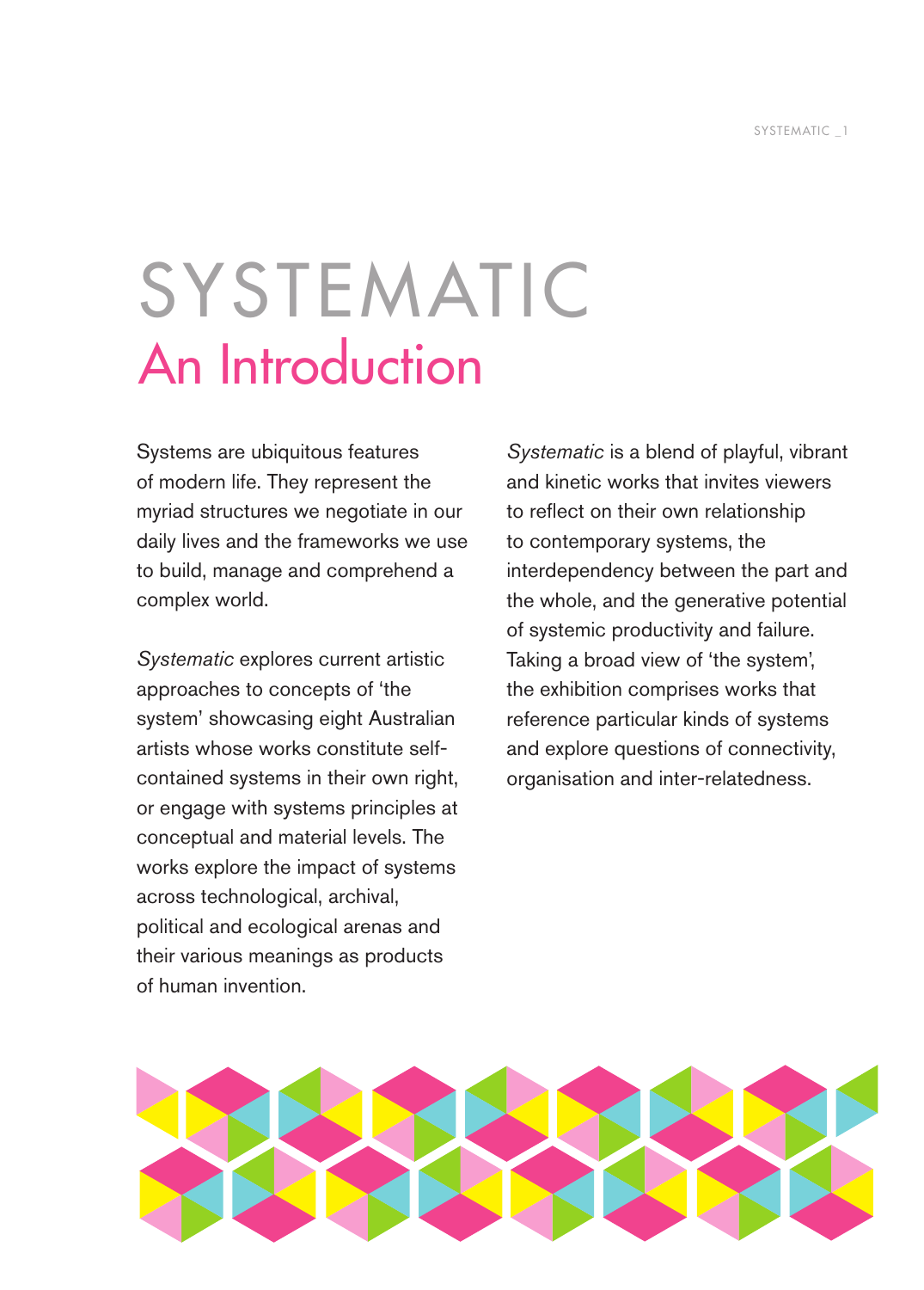# How to Use This Resource

This resource has been developed to support students learning experiences before, during and after their visit to the *Systematic* exhibition. It is designed to meet the learning needs of students in:

- Upper Primary: Years  $5 6$ ;
- Lower and Upper Secondary: Years 7 – 10;
- Senior Secondary: Years  $11 12$ .

In the following sections, you will find:

- background information on the themes and ideas relating to the artworks in the exhibition
- suggestions for pre-visit activities
- artist statements and information on each artwork
- questions to assist discussion in the gallery
- worksheets for students to complete in the gallery
- suggestions for post-visit classroom activities
- artist biographies



The topics for in-gallery discussions are broadly conceived, and teachers are encouraged to adjust them according to their students' relevant skills and abilities. They are divided into three key skill areas for students to critically engage with the artworks:

- 'Observe' the observation and identification of an artist's materials, mediums, techniques and methods.
- 'Reflect' the ability to critically reflect on the artist's use of materials and techniques to convey their ideas and concepts.
- 'Respond' the ability to articulate and explain their thoughts and feelings about an artwork and share this with others.

Teachers of Grade 5 - 6 students may find the 'Observe' questions are most useful for these year groups. The 'Reflect' and 'Respond' questions encourage all students to engage with the more conceptual elements of the artworks, and may be more useful for the higher grades. However, teachers should encourage all students to explore and discuss the artworks critically and creatively, using the questions as a guide.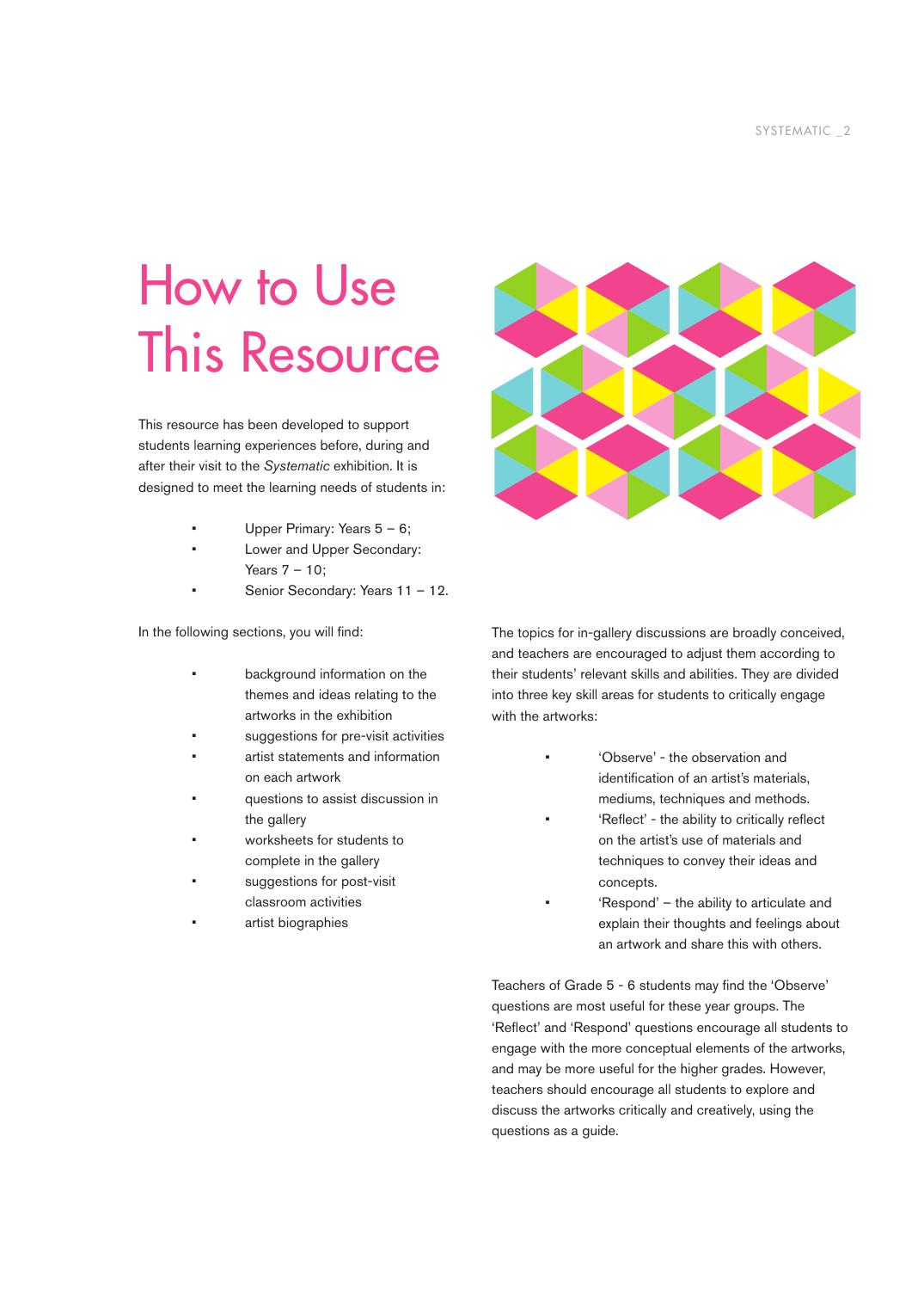# **Curriculum** Links

This resource is designed as a cross-curricular program of activities that compliments several learning areas of the Australian Curriculum. It encourages students to think across disciplines to consider a range of ideas relating to the artworks in the exhibition and to reflect on how they inspire insights into systems in their world. It is aligned with several principles of STE(A)M education as it encourages 'cross' or 'trans' disciplinary learning across the arts and sciences, and fosters critical thinking between these subject areas.

Informed by key principles of systems thinking such as inter-relatedness, connectivity and change, and the aims of 'Sustainability' as an Australian Curriculum priority area, the resource provides prompts and activities to support students critical thinking skills in relation to art and the wider world. The post-visit classroom activities are designed to encourage making as a form of participation in the world of ideas and a way of deepening their response to the artworks in the exhibition. Teachers may wish to adapt these activities to suit their subject areas, and are encouraged to use them to inspire students to develop their own ideas and artworks.

The resource aims to inspire and excite students' imaginations by encouraging them to explore how contemporary art intersects with other areas of their learning, and how creative approaches to systems can support their understanding of the contemporary world.



### Relevant Australian Curriculum learning areas include:

- **Visual Arts** 
	- Media Arts
- • Science
	- **Mathematics**
	- Design and Technologies
	- **Humanities and Social Sciences**
	- Cross-curriculum Priority Area: **Sustainability**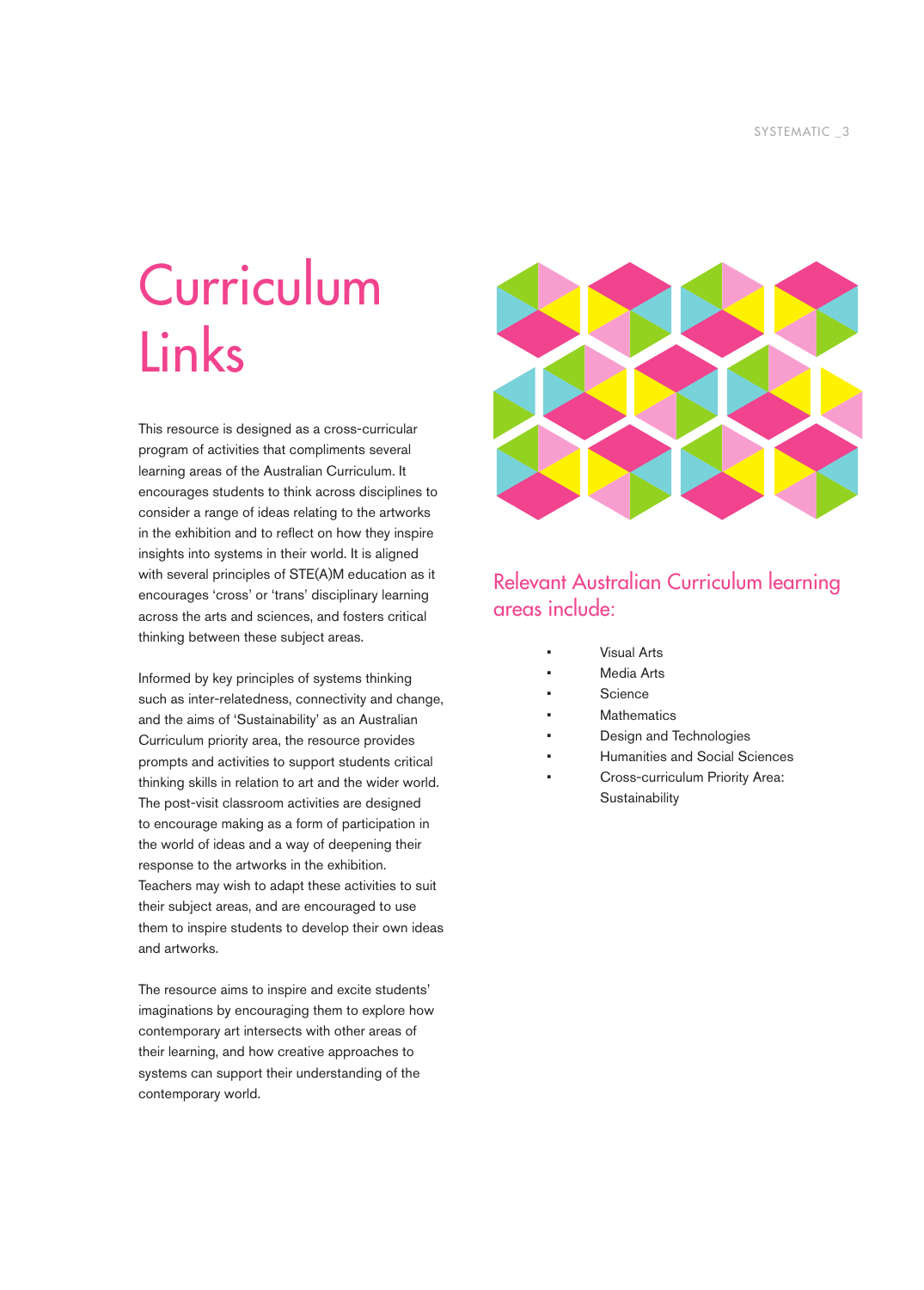#### Relevant skills include:

#### Upper Primary - Lower Secondary (Grades 5-8)

- Explore ideas and practices, including how artists use different materials, techniques, technologies and processes;
- Explain how artists use visual arts conventions to communicate ideas;
- Use artworks to develop and plan their own artworks;
- Identify and connect specific features and purposes of visual artworks in contemporary art contexts.

#### Upper – Senior Secondary: (Grades 9-12)

- Research the works and practices of contemporary artists;
- Discuss themes, concepts or subject matter in relation to particular artworks;
- Analyse and evaluate how artists use visual arts conventions to communicate complex ideas;
- Research and analyse the characteristics, qualities, properties and constraints of materials, technologies and processes across a range of forms, styles, practices and viewpoints.

#### In relation to the Cross-curriculum area of Sustainability, relevant skills and capabilities include:

- The ability to question, think critically, solve problems, communicate effectively, make decisions and adapt to change, and explore their own and competing viewpoints, values and interests;
- Understanding systems enables students to work with complexity, uncertainty and risk; make connections between disparate ideas and concepts; self-critique; and propose creative solutions that enhance sustainability.

Teachers can access the Australian Curriculum online for relevant content descriptions, priority areas and achievement standards here: http://www.australian-curriculum.edu.au

Throughout the resource, teachers are encouraged to explore the nature of systems from different perspectives and in different fields of endeavour. Students should be encouraged to think freely about systems but approach the artworks with an eye for detail. The worksheets encourage students to identify artists' methods and materials, reflect on key ideas and explore connections between the works.

The in-gallery worksheets are designed for two groups: Upper-Primary/Lower Secondary and Upper/Senior Secondary students. They aim to guide students' engagement and encourage independent learning and observation. Teachers are advised to make multiple copies of the worksheets prior to visiting the exhibition. Please contact gallery staff prior to your visit to discuss any details in relation to making the most of your class visit.

*Systematic* has been developed as a national touring exhibition and teachers are invited to adapt the learning activities to meet their state curriculum requirements for primary and secondary students. The *Systematic* catalogue includes a curatorial essay, artist statements and information about the artworks that may also be of assistance to teachers and students. Although the guide is designed with reference to the requirements of the Australian Curriculum, it may also provide a basis for gallery education programs or workshops during the exhibition schedule.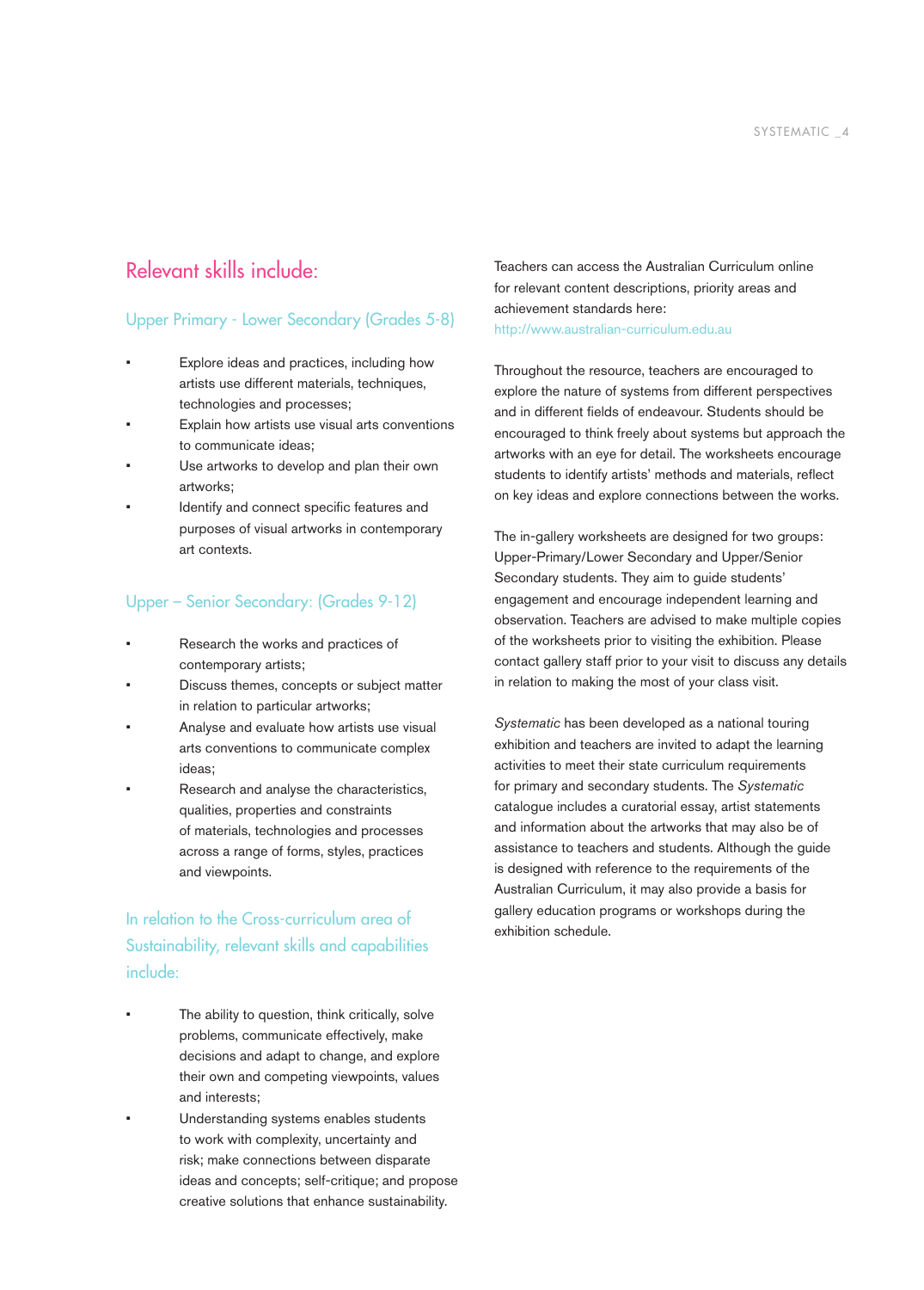# Themes and Ideas: Key **Questions**

- How do systems impact on daily life?
- How do systems inter-relate?
- Why are artists interested in systems?
- How can we think about systems in creative ways?

### Art and Systems and 'Systems Art'

All the artworks in *Systematic* explore ideas about systems, their organising principles, mechanisms, and dynamic properties. They range across various mediums including photography, video, painting, sculpture and installation, incorporating a variety of formal and conceptual elements. Each artwork constitutes or references some sort of system in its own right, and they all explore the conceptual dimensions of the systems in order to critique, re-imagine or re-invent their workings.



### Systems Art

Artists have been making work about systems since the mid-twentieth century when 'systems art' emerged as part of the first wave of conceptual art. Systems art of the 1950s and '60s responded to several major changes in the West wrought by the impact of significant advances in science and technology, the birth of the environmental movement and an unsettled political arena where resistance was fought against the invisible power of 'the system'. Systems artists responded not only to the increased operation of systems in modern life and their impact on society, but also to the creative potential of systems, their material and technological structures and properties. Whilst many theories about systems originated in the sciences, systems artists shifted this focus to the arts, exploring questions about the purpose and function of systems in critical and creative ways.

Key figures in the Systems Art movement include: conceptual artist Hans Haacke; curator and writer Jack Burnham; and generative systems artist and academic Sonia Landy Sheridan. Students may wish to research these artists before they visit Systematic.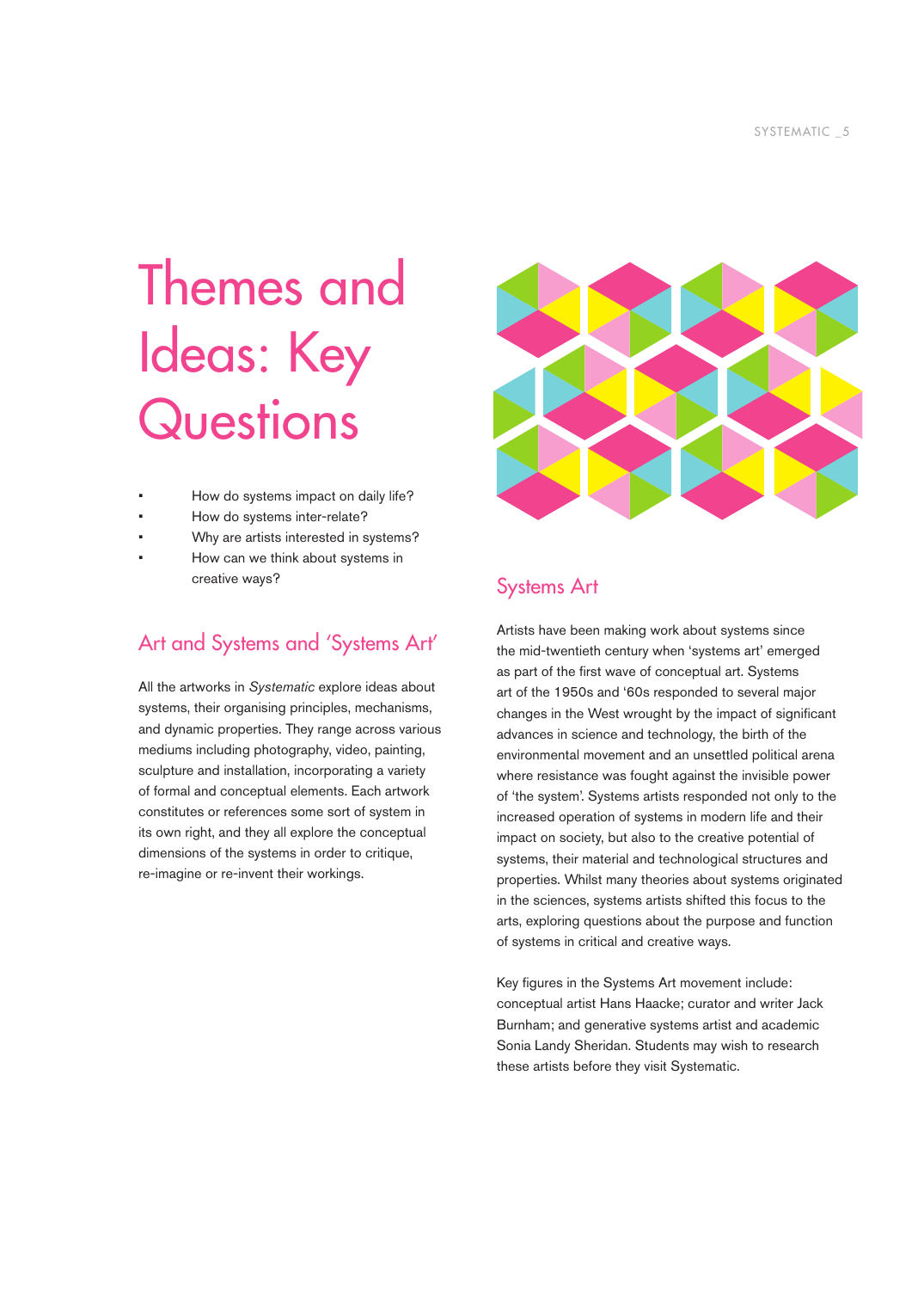#### Systems: Concepts and Methods

As an artistic concept, the 'system' became a way of looking at a range of questions about the dynamics of inter-relatedness, connectivity and inter-dependence. On a philosophical level, such questions were focused on relationships between humans and the various systems with which they interacted, and the impact of these relationships on notions of human autonomy and inter-dependence. This included a number of speculative concerns with the potential of technological systems to develop non-human powers of intelligence.

On a methodological level, such questions led to experiments with process, such as sequencing, coding or generative methods where the artwork was produced through interactions with an influencing system, be this of the artists invention or of independent origin. Such experimental methods emphasised relationships between processes such as repetition and variation, change and adaptation, often exploiting the organisational structure of systems for creative outputs.

#### The System as Medium

The radical methods of the systems art movement challenged traditional views of the artwork by defining it as responsive to the world in which it was situated, and indeed, vulnerable to its influence. They challenged the notion of the art object as an autonomous, stand-alone object, instead suggesting its purpose and meaning was mediated by the systems in which the artist was positioned, and through which it was produced. Through this emphasis, the contributions of systems art lay in redefining the art object as an inter-related entity, subject to external influences and implicated in a broad network of relations and effects beyond its own boundaries and traditions.

#### Post-humanism

In contemporary contexts, systems-based artworks are often aligned with concepts of the 'post-human' which challenges traditional views of human nature as defined by an autonomous, free-acting human subject. Aligned with the broader critique of 'anthropocentric' or 'human-centred' viewpoints, post-humanism suggests that in contemporary cultures, what is 'human' can only be defined in terms of our relationship with the broader networks of relations on which we have impact and which impact on us. The post-human is thus defined by its inter-relatedness with other entities, systems or species, be they artificially or naturally produced. Teachers and students will find echoes of these concepts throughout *Systematic* and students are encouraged to reflect on how their own relationship with systems can inform their understanding of a post-human world.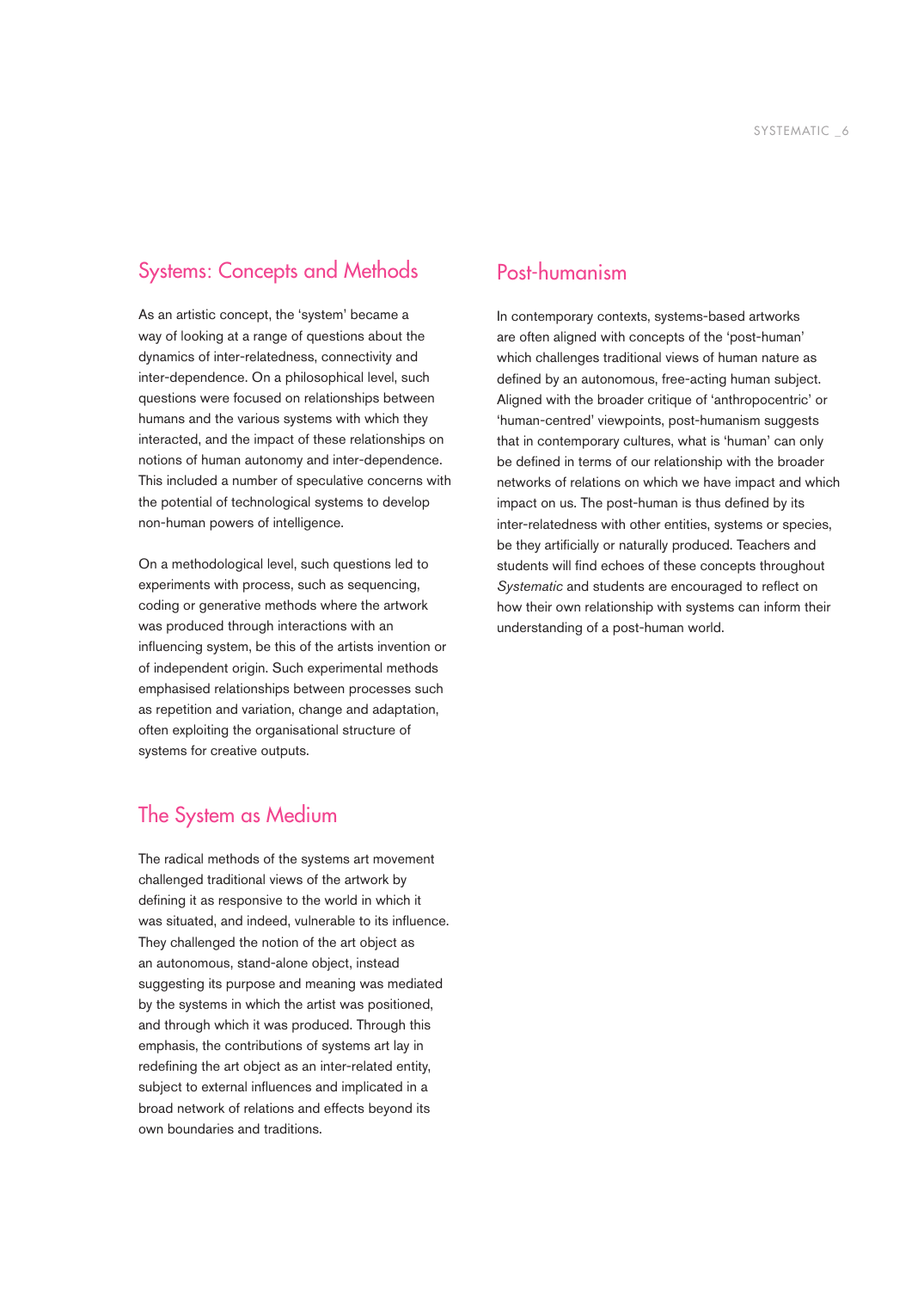# Pre-Visit: All Systems Go!

#### What is a System?

Systems are complex entities that operate in many different contexts with different materials, purposes and effects. This means that systems can be quite difficult to define, especially when we try to compare one system with another. All systems however share common properties or characteristics and students may find it useful to look at the defining features of systems before they visit the exhibition. The Oxford English Dictionary offers these helpful definitions:

#### Definition of system in English:

Noun:

- 'A set of things working together as parts of a mechanism or an interconnecting network; a complex whole.
- A set of principles or procedures according to which something is done; an organized scheme or method.
- 'The system' the prevailing political or social order, especially when regarded as oppressive and intransigent.'

(Source: https://en.oxforddictionaries.com/definition/system)



#### Before you visit *Systematic*:

Take some time in class to brainstorm all things SYSTEMS. Ask students to name a system in their daily lives, define what it does, its purpose and how it works.

You may like to offer some prompts for BIG kinds of systems such as

Environmental **Technological** Information Social Mechanical Biological

Or SMALL systems such as

the human body a fish tank a computer

How many different systems can the class come up with? Which systems do students use on a daily basis? Which are their favourites, and which ones don't they like at all?

Choose a system to focus on and ask students to think about systems principles such as the relationships between the parts of a system and the whole: What is the purpose of the system? How are its parts co-ordinated or designed to interact? Which are the most important parts and what would happen if any of those parts stopped working or changed? How can we think about a system as a network of parts and connections? Do systems control us, or do we control them?

Ask them to consider what other systems their system interacts with or depends upon? See how many they can come up with!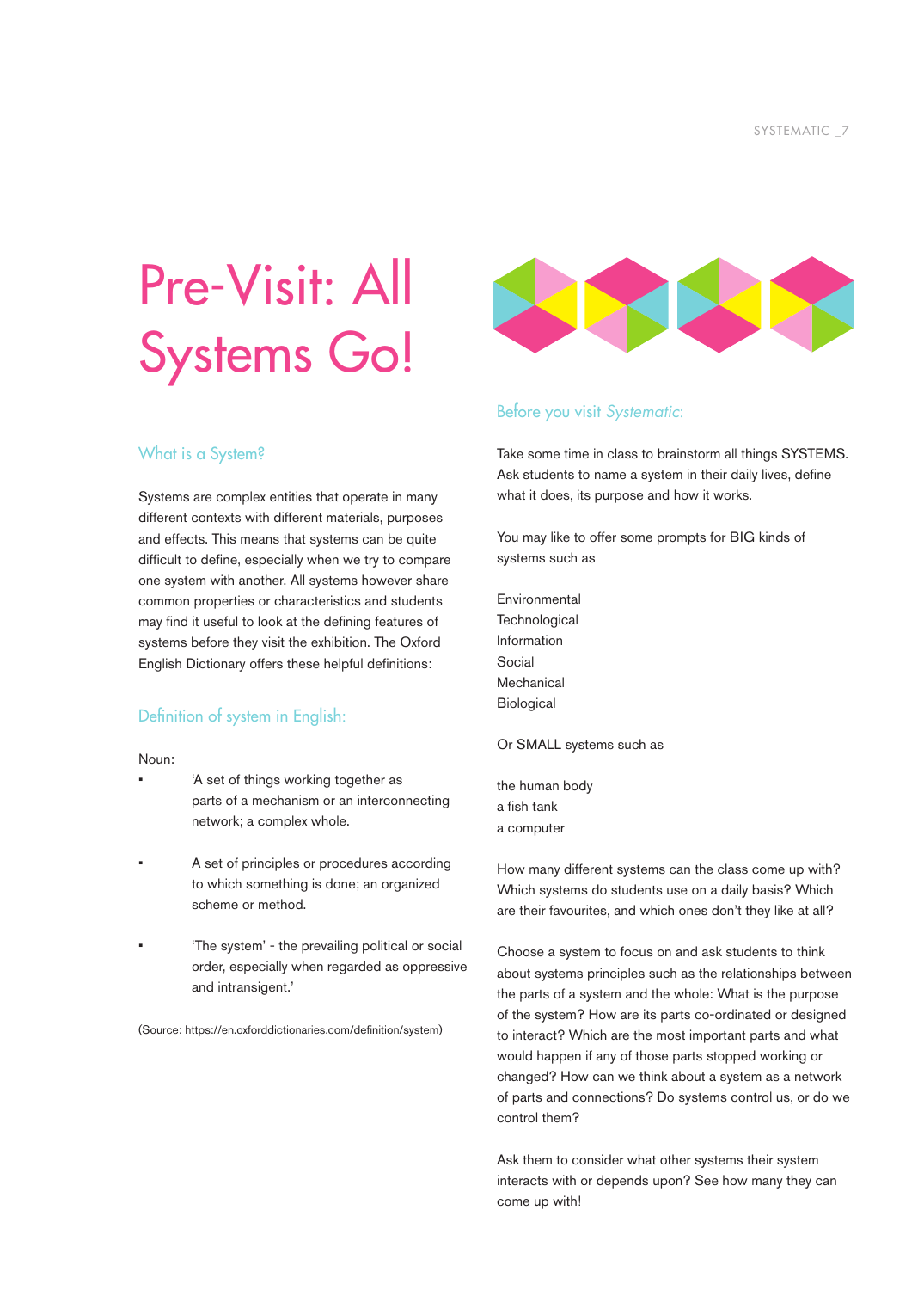# At the Exhibition: Artworks and Discussion **Topics**

In the following section you will find images of the artworks in the exhibition and statements provided by the artists about their work. The artist statements are followed by 'Discussion Topics' which teachers are encouraged to use to guide students' engagement with each artwork.

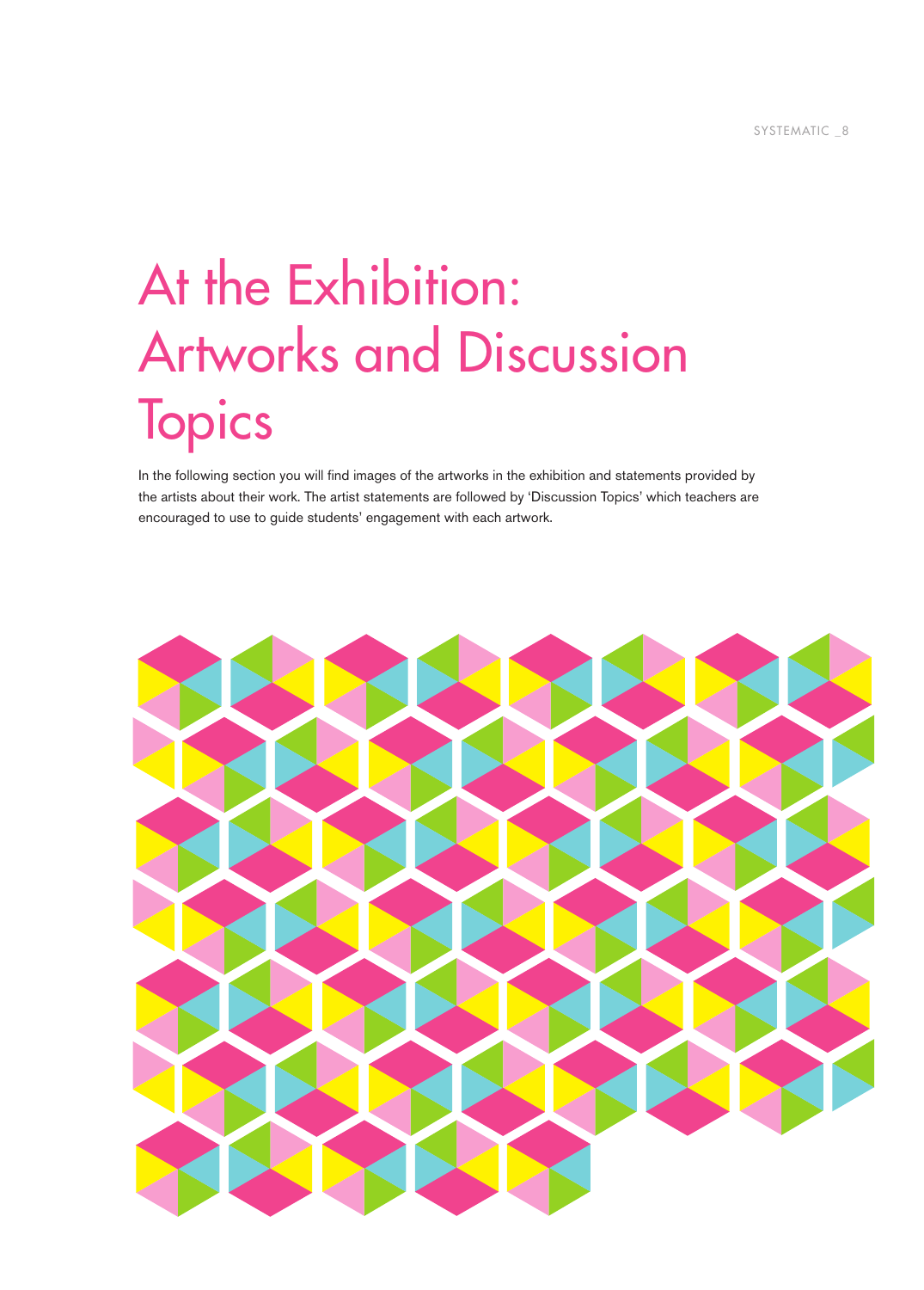

# Tega Brain

'Keeping Time'

Materials: Archival Ink on paper + single channel video Dimensions: Variable Date: 2018

#### Artist Statement:

*'Keeping Time' is an ongoing series of work made by scraping the internet for images of particular plant species. Vast quantities of images are uploaded to online platforms daily and many of these include observations of other species. Each work in 'Keeping Time' is produced from several thousand photos of Jacaranda, Sturt's Desert Pea, Cowslip Orchid and the Cherry Blossom in Kyoto, uploaded to the Flickr database from 2002 to the present day. The results for each species are laid out and composited according to their time stamp. Photographs are arranged into rows according to year, and ordered across each row according to date. This process reveals phenological patterns of the plant species being observed across the annual cycle.* 

*Phenology is the study of the timing of recurring biological events in animals and plants such as flowering, budding and fruiting. It provides a sensitive indicator of the response of the biosphere to a changing climate, with species flowering earlier due to warmer weather.* 

*What is revealed in 'Keeping Time', are patterns of species visibility. Observing the number of photos taken throughout each year, it becomes clear that plants only become visible to us at particular charismatic moments in their life cycles - when a species flowers or when its leaves colour during autumn. The messy nature of online platforms also means 'Keeping Time' is full of seemingly unrelated images of babies, weddings and restaurants. However this noise in the data gives a rich glimpse of the socio-cultural relationships, showing that many of these plants have significance as people's names, the names of places or within festivals.'* 

Tega Brain, 2018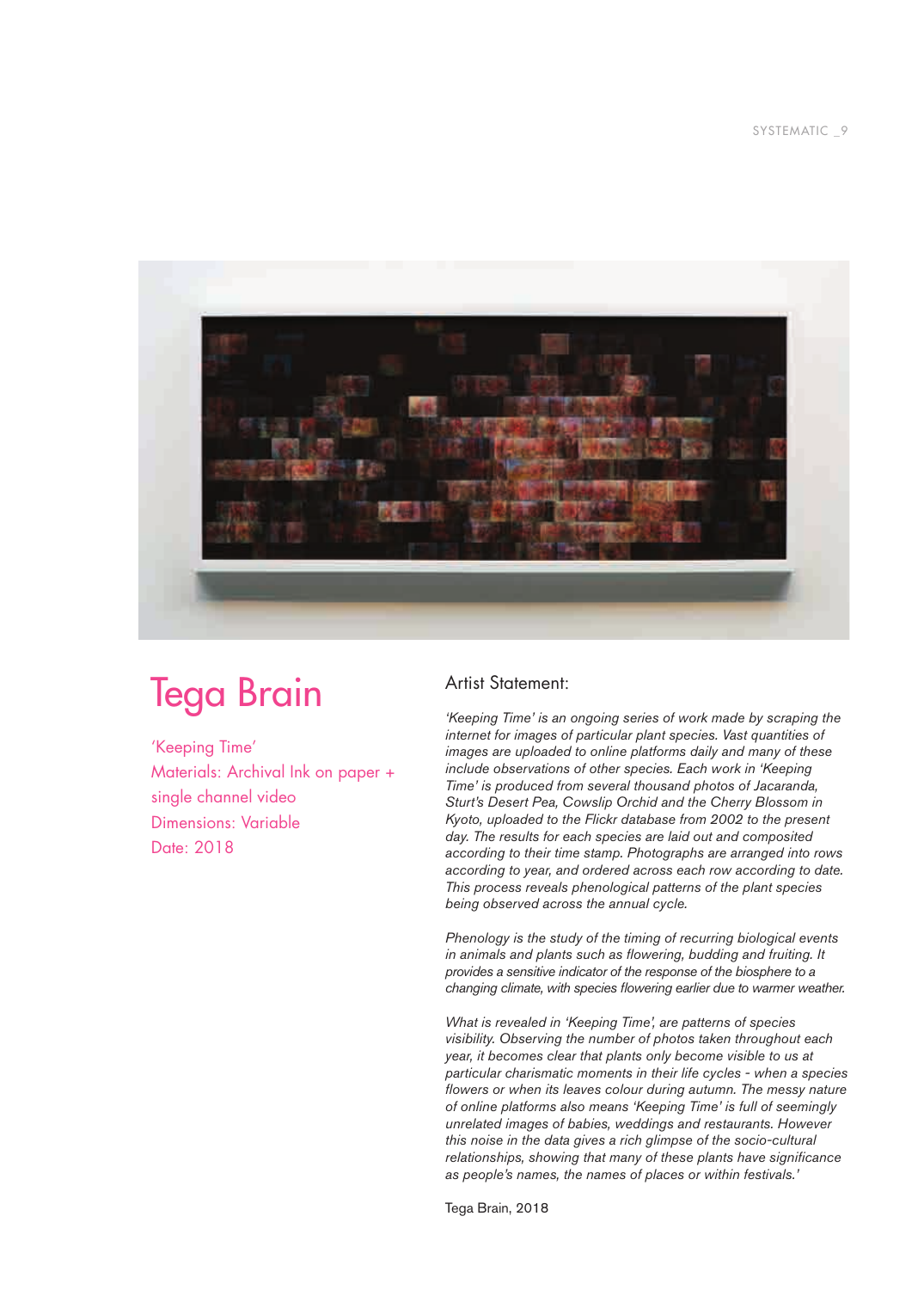

### **OBSERVE**

- Look closely at 'Keeping Time' what objects can you see in the individual photographs'? •
- Describe the patterns you see across each panel, and the artwork as a whole? What does it remind you of? •
- Each panel shows photographs people have taken of flowers over several years. What can you tell about the annual flowering cycles of plants from looking at the panels? •

# **REFLECT**

- Why do people take photographs of flowers? •
- By using Flickr, what ideas about photography does the work explore? •
- Is Flickr useful for finding out about the flowering cycles of plants? What can it tell us? What can't it tell us? •

### RESPOND

- Why do you think Tega has included pictures of people in 'Keeping Time' and not just plants? •
- Why do you think Tega has called her work 'Keeping Time'? •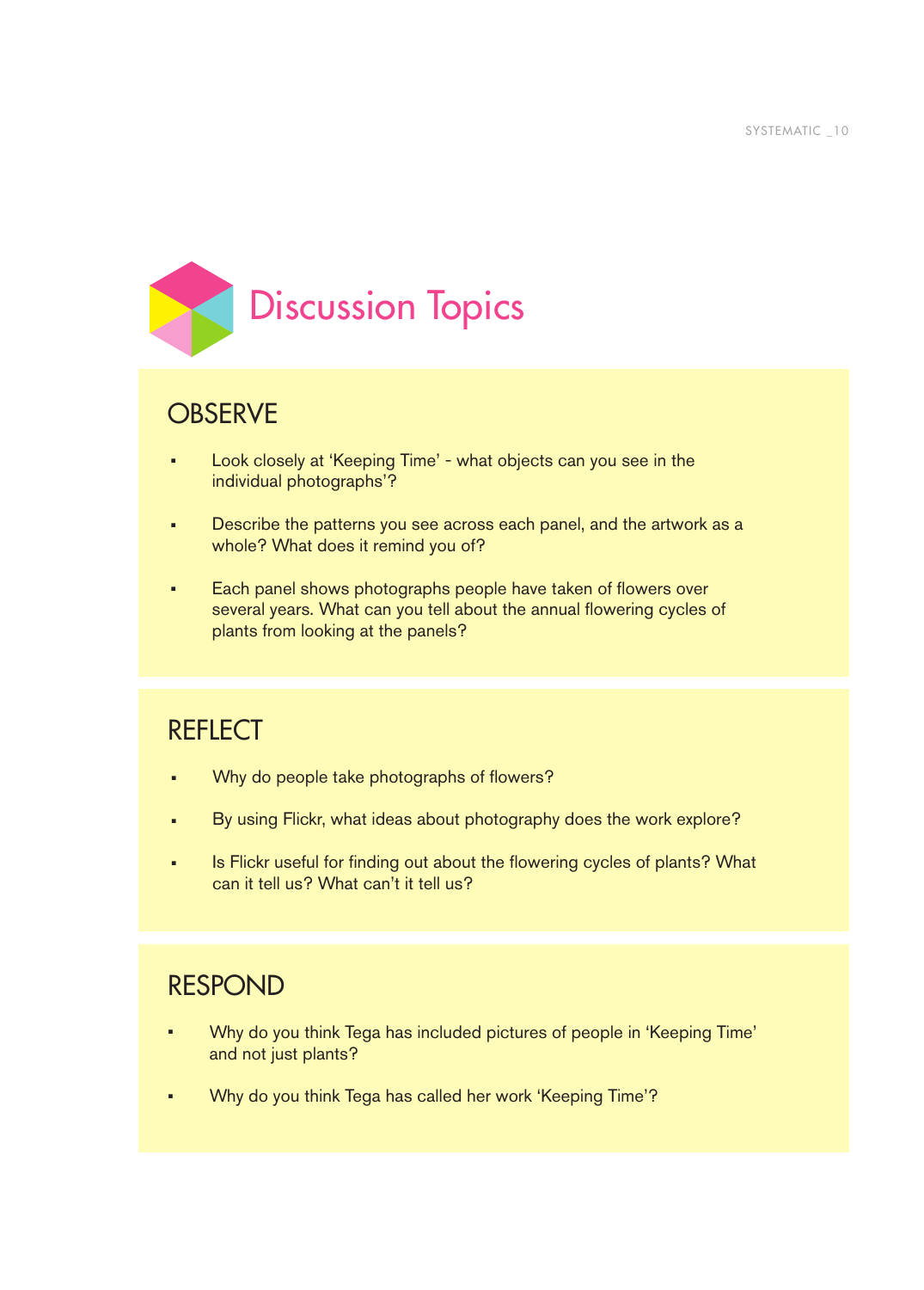SYSTEMATIC \_11



# Ian Burns

'Circle'

Materials: Fans, latex gloves, table, air, timing system Dimensions: 165 x 157 x 157 cm Date: 2016

#### Artist Statement:

*'Attempts at spectacle are of interest not for their capacity to succeed, but rather for the clarity found in their failures. Satisfaction renders us passive. Desire heightens the senses. I concur with those enlightenment-era thinkers who placed curiosity as the first of all passions.* 

*The richest contemporary sublime is found in disappointment. It exists in nostalgia for the ability of the manufactured display to make presentation of the un-presentable.* 

*I invent processes and forms that subjugate the expectations and clichés of art viewing to supporting roles in the creation of forms and systems that privilege the unique experiences of physicality, investigation and awareness to be found on that thin line between the poetic and the ridiculous.'* 

Ian Burns, 2018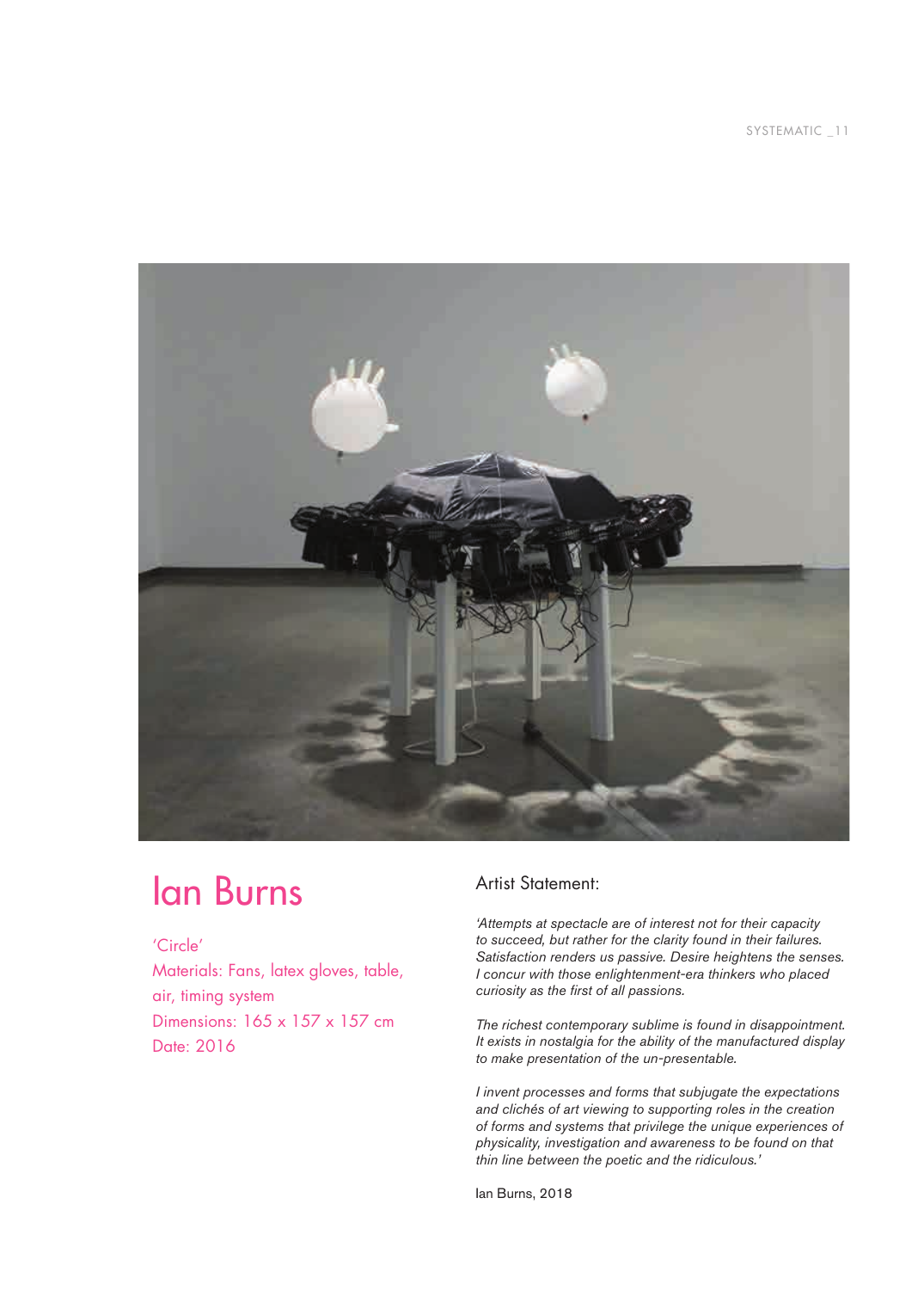# Discussion Topics

# **OBSERVE**

- What objects has Ian used to make 'Circle'? How has he arranged them? •
- Kinetics is the term we use to describe how the interaction between things creates movement. Describe the kinetic movement in 'Circle'. •
- What energy sources has lan used to create these effects? •
- $I$ an's rotary fans turn on and off in sequence  $-$  how does this affect the movement of the latex gloves? •

# **REFLECT**

- What would the objects in 'Circle' normally be used for? •
- What systems in everyday life do we associate these objects with? •
- How does Ian change the purpose of the objects? What is their new purpose in 'Circle'? Is this purpose obvious, or is it mysterious? •

### RESPOND

- What ideas about consumerism and our use of domestic goods is Ian exploring in 'Circle'? •
- What are some of the visual effects in the work that help to convey these ideas? •
- In what ways is 'Circle' a system in its own right? What features of a system does it have? •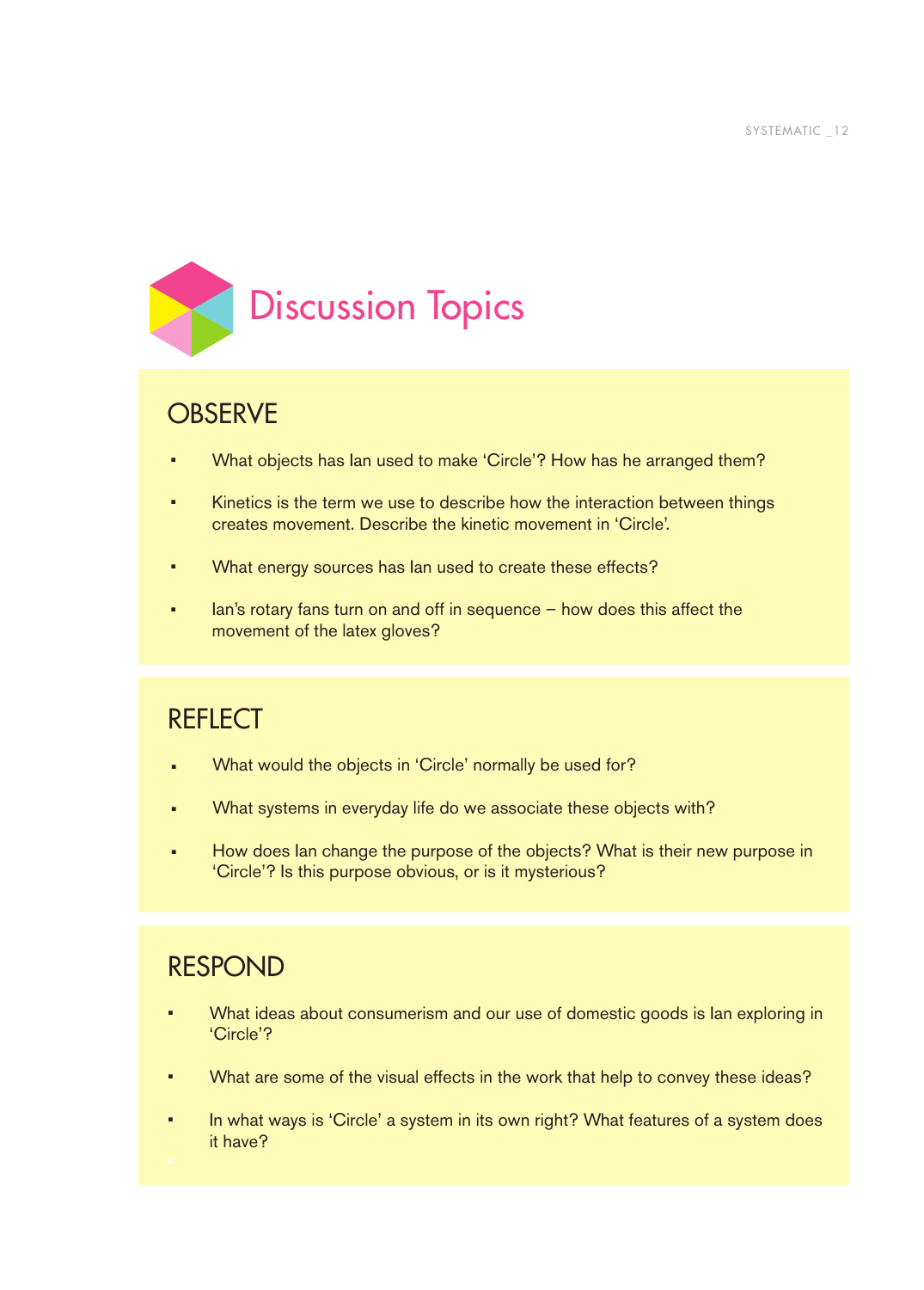SYSTEMATIC \_13



# Patrick Pound

'Small World' Materials: Photographs on paper Dimensions: Variable Date: 2007

#### Artist Statement:

*'To collect is to gather your thoughts through things. I collect vernacular photographs and other things to see how they might be found and made to hold ideas differently. Instead of taking photographs I buy them on the internet. I collect according to categorical constraints and search for apparent alignments and connections. Some things have nothing in common until you put them together. My work treats the world as if were a puzzle to be solved. It seems to say: if only we could find all the pieces we might solve the puzzle. It's a tragicomic folly of course.'*

Patrick Pound, 2018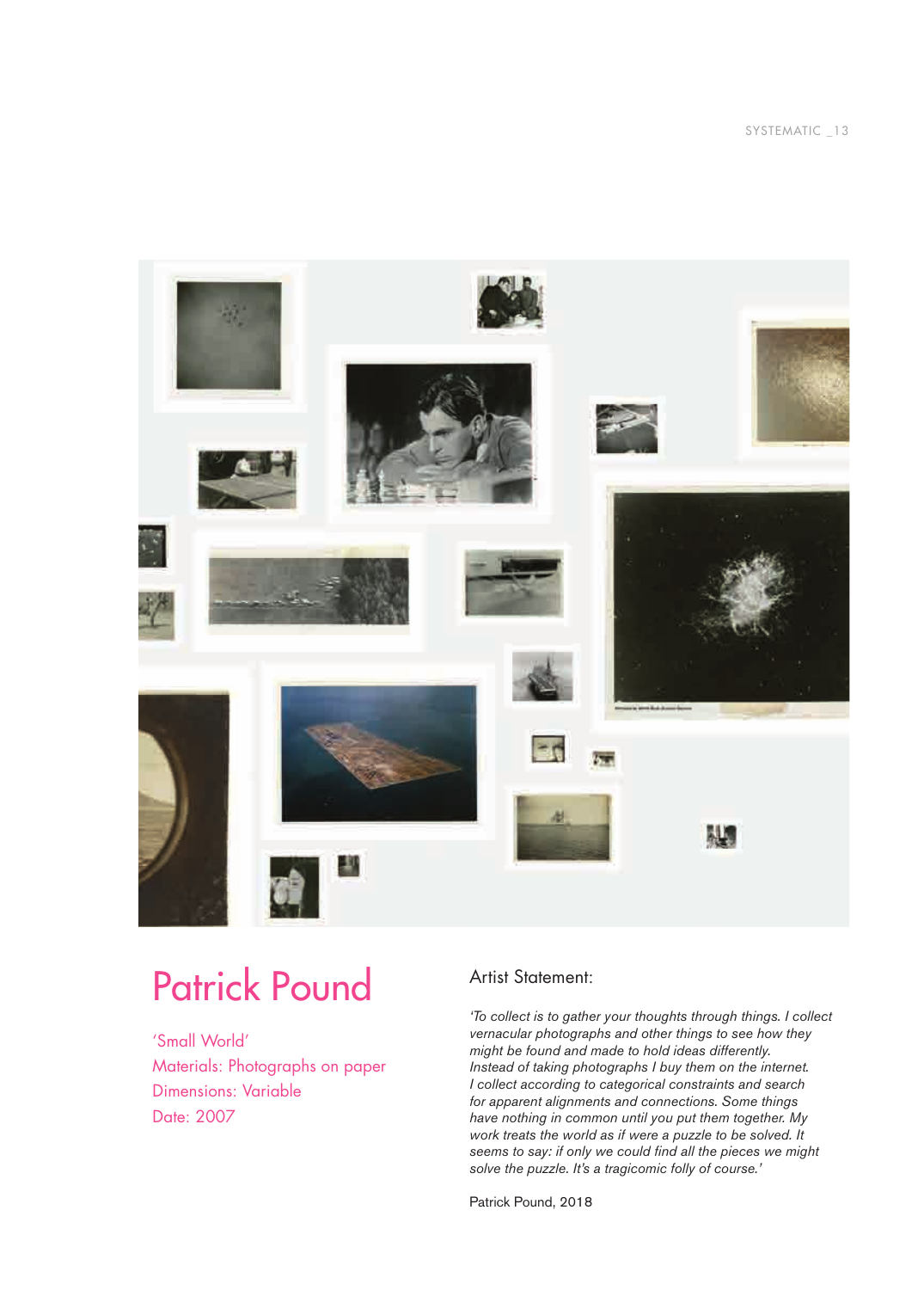

## **OBSERVE**

- Look closely at the different photographs in 'Small World' what objects or figures can you see? •
- Identify some of the visual connections between the photographs. What shapes, forms or events seem to relate to each other? •
- Identify two photographs in 'Small World' that you think relate to each other and explore why you think they 'go together'. •

# **REFLECT**

- Looking at the artwork as a whole, is there a system or 'logic' to the way the photographs are arranged in 'Small World'? Or does it seem more like a random collection? •
- What ideas do you think Patrick is exploring by assembling his photographs this way? •
- Patrick says he builds his collection of photographs by searching online with particular search terms or categories. Looking at his photographs, what do you think these search terms might be? See if you can come up with more than one search term for each photograph! •

# RESPOND

- Compare Patrick's 'Small World' to Tega's 'Keeping Time' how do the artists approach the arrangement of their photographs differently? •
- How does Patrick use the internet as a creative tool? •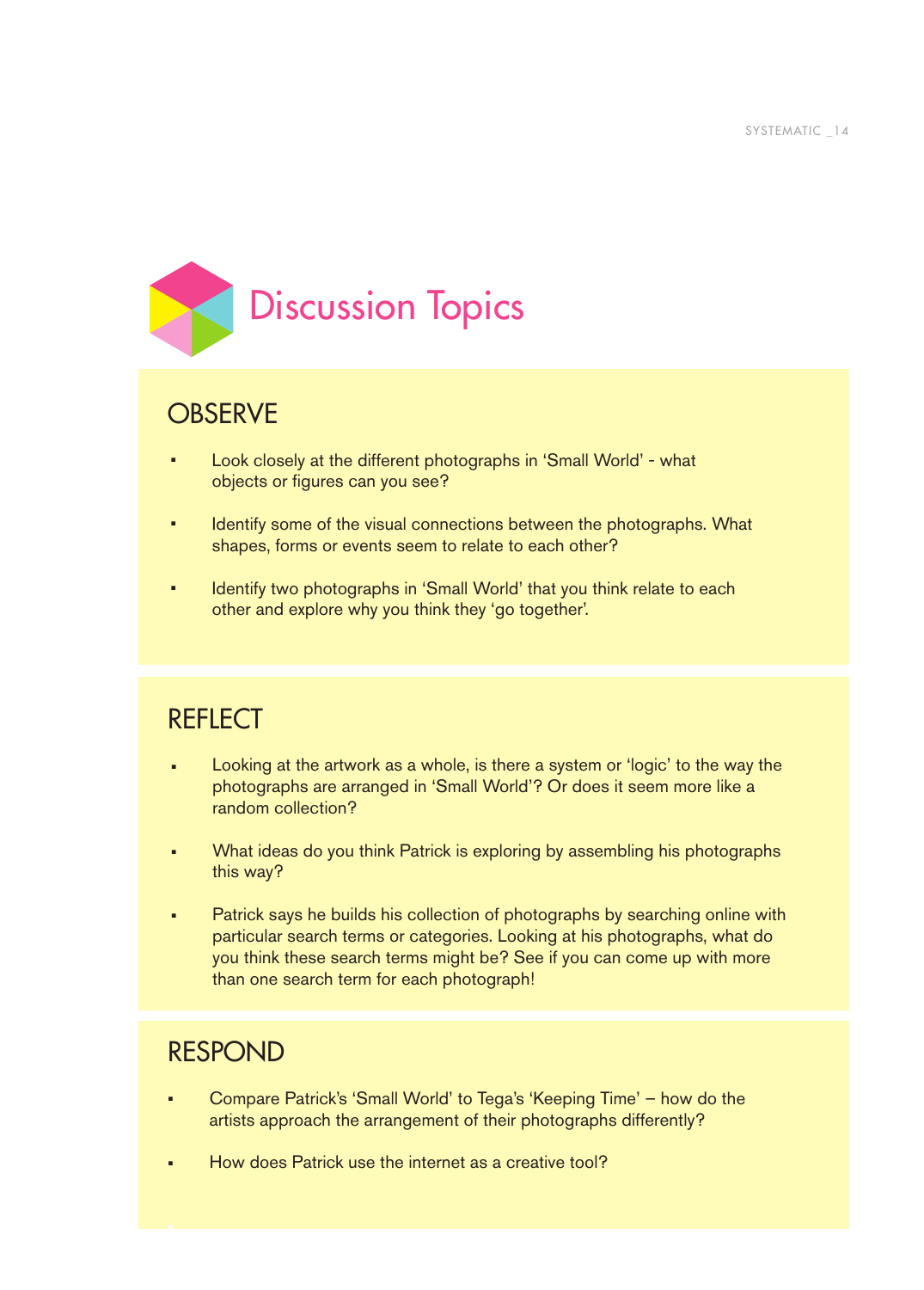

# Bill Hart

'Dialectic Seepage' Materials: Generative animation (software) and digital display (video) Dimensions: Variable Date: 2008

'Prototype for a Philosophical Prosthesis' Materials: Bespoke hardware and generative software Dimensions: Variable Date: 2018

#### Artist Statement:

*'For the past seventy years computers have been teaching us much about what it means to be human, often through their failure to be able to do many of the tasks we take for granted as humans. In recent years though, there has been a surge in the capacity of computers to imitate human capacities in ways that we thought they would never be capable of. Technologies to understand speech, to translate between languages, to read emotion on human faces, to mimic your voice, or mannerisms, or even your handwriting.*

*But still computers have as yet shown no signs of creative intelligence.*

*These works explore the use of these new technologies in playful ways to probe the frailties of both humans and machines. Is a machine a more absurd philosopher than a human? Where does the meaning lie in language, and how does it drift and shift through the processes of communication?'* 

Bill Hart, 2018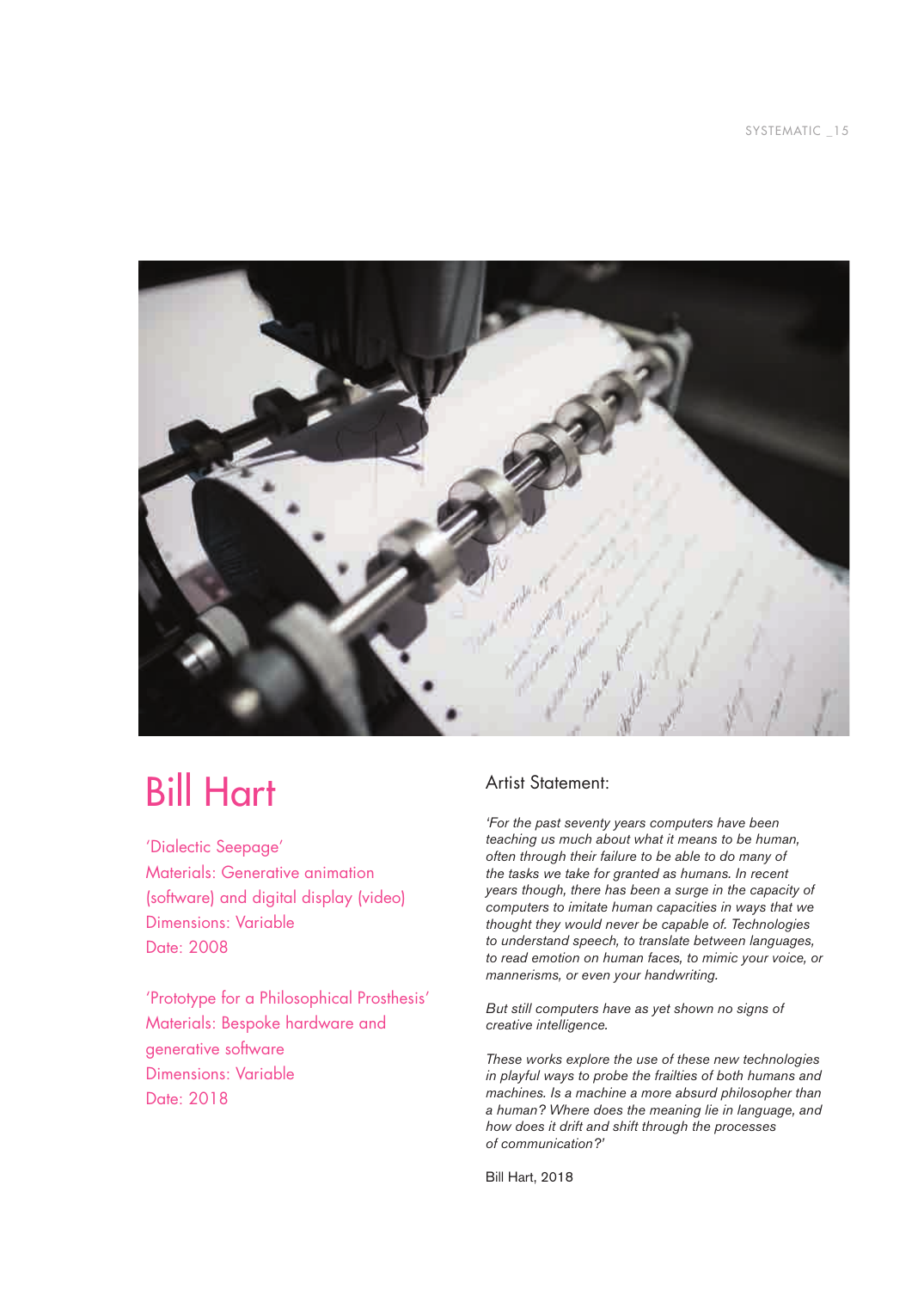# Discussion Topics

## **OBSERVE**

- Describe the visual effects of 'Dialectic Seepage'? How does it make you feel? •
- Can you read the words? Do they make sense as sentences, or on their own? •
- Describe the movement of the words. What is controlling this movement? •

#### 'Dialectic Seepage' 'Prototype for a Philosophical Prosthesis'

# **OBSERVE**

- Identify the different materials in Bill's 'Prototype' machine. •
- Describe the different parts and how they interact. •
- What is the purpose of the Prototype? What is it doing? Where is the handwriting coming from? What is the handwriting saying? •

### **REFLECT**

- What do you find yourself trying to do when watching 'Dialectic Seepage'? •
- How does the work challenge your ability to make sense of language? •
- If we think of language as a system with rules, how does Bill's animation break the rules of language? •

# RESPOND

- Bill typed two different quotes about language into Yahoo's translation program. He then asked the program to translate them into several different languages and back into English. The shifting words you see are the result of these processes of translation. What ideas about translation and computer systems does 'Dialectic Seepage' explore? •
- Can we trust computer systems to translate language? •
- How many processes of translation do you think a sentence can go through until it loses its original meaning? •

## **REFLECT**

- What technologies has Bill used to create this work? •
- Bill's writing machine is re-writing fragments of text about human consciousness from philosophy books. Why do you think Bill has used hand writing to re-write the text? What ideas about humans and technology does this work explore? •
- Is the machine human in any way? Can a machine think? Or is it just programmed to 'think'?

# RESPOND

•

•

- What is a prosthesis? What do you think Bill means by a 'philosophical prosthesis'? •
- What does this title suggest about relationships between humans and their technologies? •
- How do computers influence our thought processes? •
	- Are computers creative? What might this mean?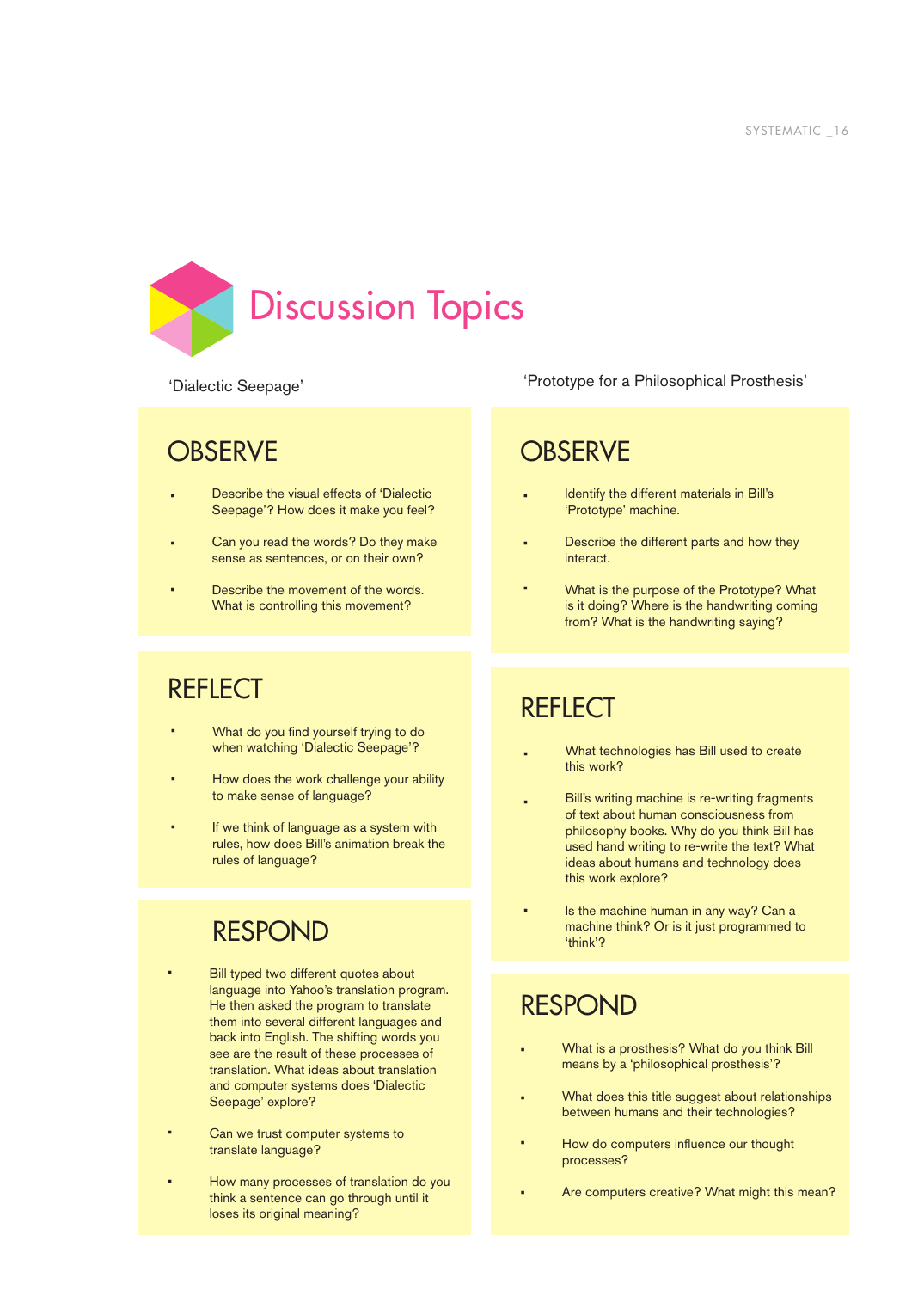

# Jacob Leary

'the object compendium (as/sets)' Materials: Boxes, mirrors, light, paper Dimensions: Variable Date: 2018

#### Artist Statement:

*'This work is part of a larger series of papercut-based works exploring the production of pictorial space with algorithmic processes. Fusing the mechanical language of algorithms with subtler handcrafted modes of production, the work aims to produce an artistic vocabulary synthesising the hand and the system— a particular creative collaboration with nonhuman forces capable of producing aesthetic effects.* 

*The works start as two dimensional shapes or 'territories' but grow into worlds based on patterns and algorithmic systems which have informed the artistic process of composition. Underpinning this conceptual approach is a fascination with the nature of organization, different systems and processes of organization, and how we understand them.* 

*The foundation for the work is defined by the technological processes within programs such as Adobe Photoshop and how these digital tools can be used to build and create 'imaginary worlds' which can become 'real'. By combining the algorithmic process with an organic or intuitive artistic approach, the works grow into extruding and submerging three-dimensional worlds—an interplay between concave and convex negative and positive.* 

*The infinity mirror box elements have emerged as part of new research exploring the idea that objects have a hidden 'withdrawn' depth to their inner life. The boxes produce an inter-objective schema exploring the ways that objects evade definitive meaning'.*

Jacob Leary, 2018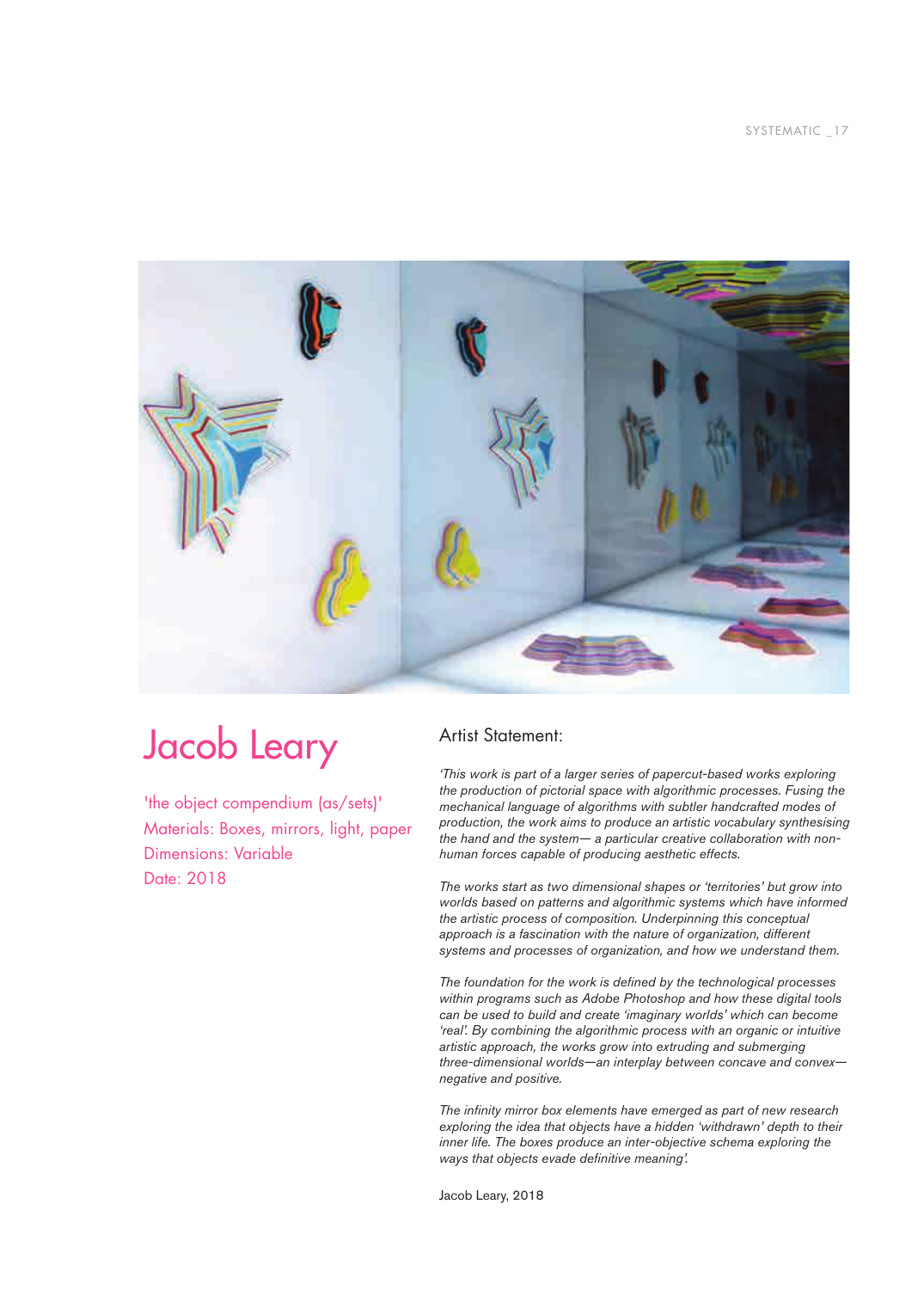# Discussion Topics

## **OBSERVE**

- Describe the formal elements of Jacob's work. How many sets can you see? •
- Describe the visual effects of Jacob's work. What methods and materials has he used to create these effects? •
- Describe the effects of colour and pattern how do they make you feel? •
- Describe the effects of Jacob's use of mirrors how does it affect the way you see the objects? •

# **REFLECT**

- What do the shapes and forms in Jacob's work remind you of? •
- Jacob describes his paper cuts as 'territories' what kind of territories are they? What kind of world do they suggest? •
- What different manual techniques has Jacob used to make the work? What technologies has he used? •

# RESPOND

- How does each box explore different ways to look at objects in space? •
- How does Jacob's work explore the impact of technology on the way we see and make things? •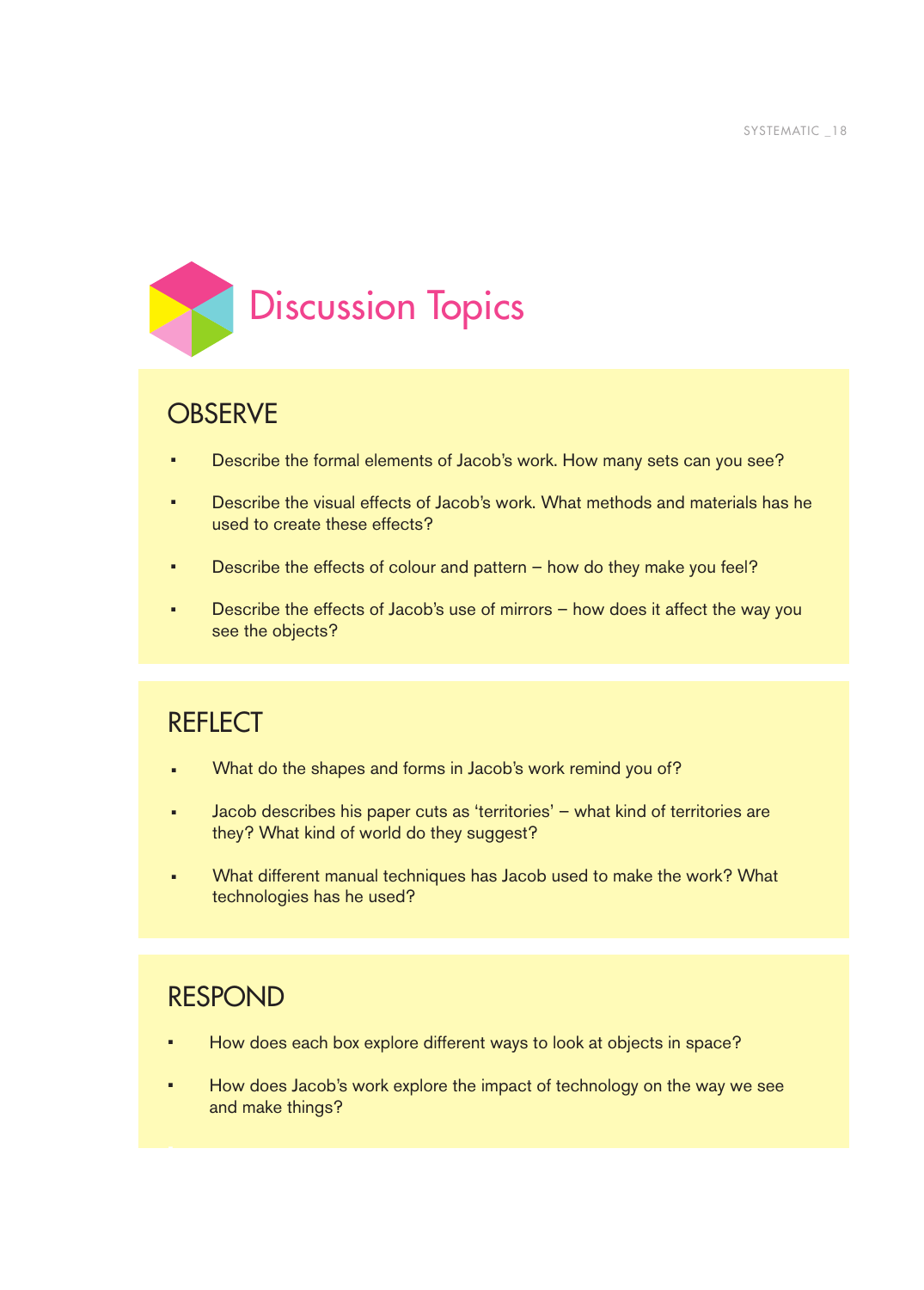

# Nadège Philippe-Janon

'At the Core is Another' Dimensions: Variable Materials: Various inc. salt, glass prisms, motors, animation, sound Date: 2018

#### Artist Statement:

*'Nadège Philippe-Janon draws from science, nature, culture and personal narrative to explore our physical and learned ways of perceiving, with a particular focus on anthropocentric associations with the non-human world. Philippe-Janon's works investigate the imperceptible forces that exist within everyday experiences - gravity, electromagnetic energies, the strange seduction of a certain worn object - to emphasise the interconnected and multi-faceted qualities of our relationships with our surrounding environments, decentring humans from the worlds they construct and inhabit.* 

*Imbued with an awareness of the art-making and exhibiting process, her works are frequently site specific and makeshift, retaining a fragility and transparency that leads the viewer to recognise their coexistence in the space, and invoking a sense of instability and transience within human ecologies. Her creative process explores the possibilities of manipulating physical materials as well as animation, video, light, technology, and sound.* 

*Philippe-Janon's interests have led her across a diverse range of mediums and modes of art making. Her studio acts as laboratory where experiments with materials and mechanisms locate connections and blur lines between heterogeneous elements, between organic and artificial, climate and culture, macro and micro, chaos and control.'* 

Nadège Philippe-Janon, 2018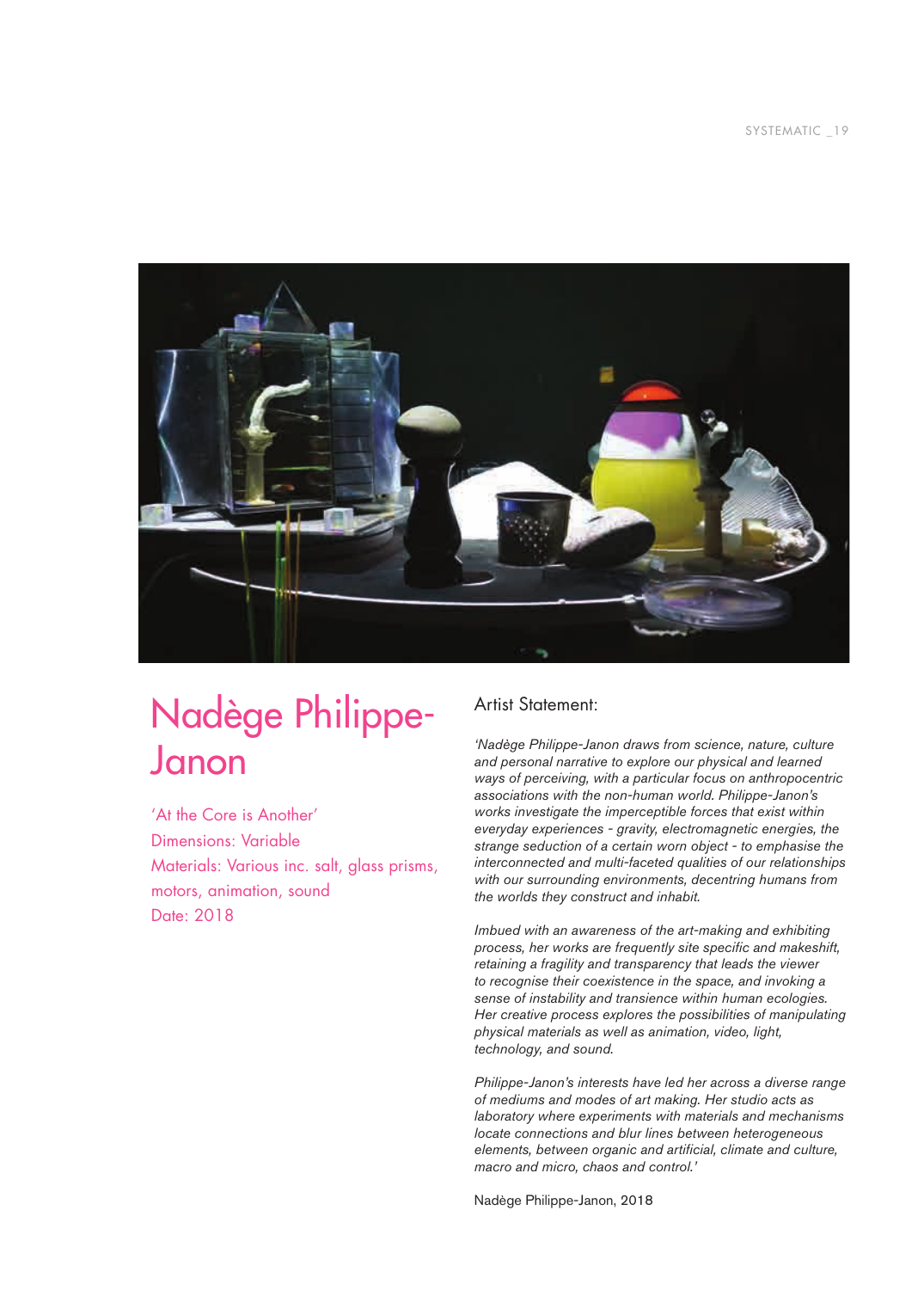

### **OBSERVE**

- What objects has Nadège used to make 'At the Core is Another'? What function do these objects normally have? What function do they have in the work? •
- How has she arranged them? What does the arrangement remind you of? •
- Describe some of the animated effects in the work. How has Nadège created these? What technologies has she used? •

# **REFLECT**

- In what ways does 'At the Core is Another' work like a system? •
- Reflect on some of the interactions between the parts. What is your favourite interaction? Why? •
- What is the purpose of the system in this work? Is it clear or is it mysterious? Is it self-contained or is part of a larger system? Or both? •

### RESPOND

- Thinking about the title 'At the Core is Another', how does the work explore ideas about connectivity and inter-relatedness? •
- What systems in your everyday life does Nadège's work remind you of? •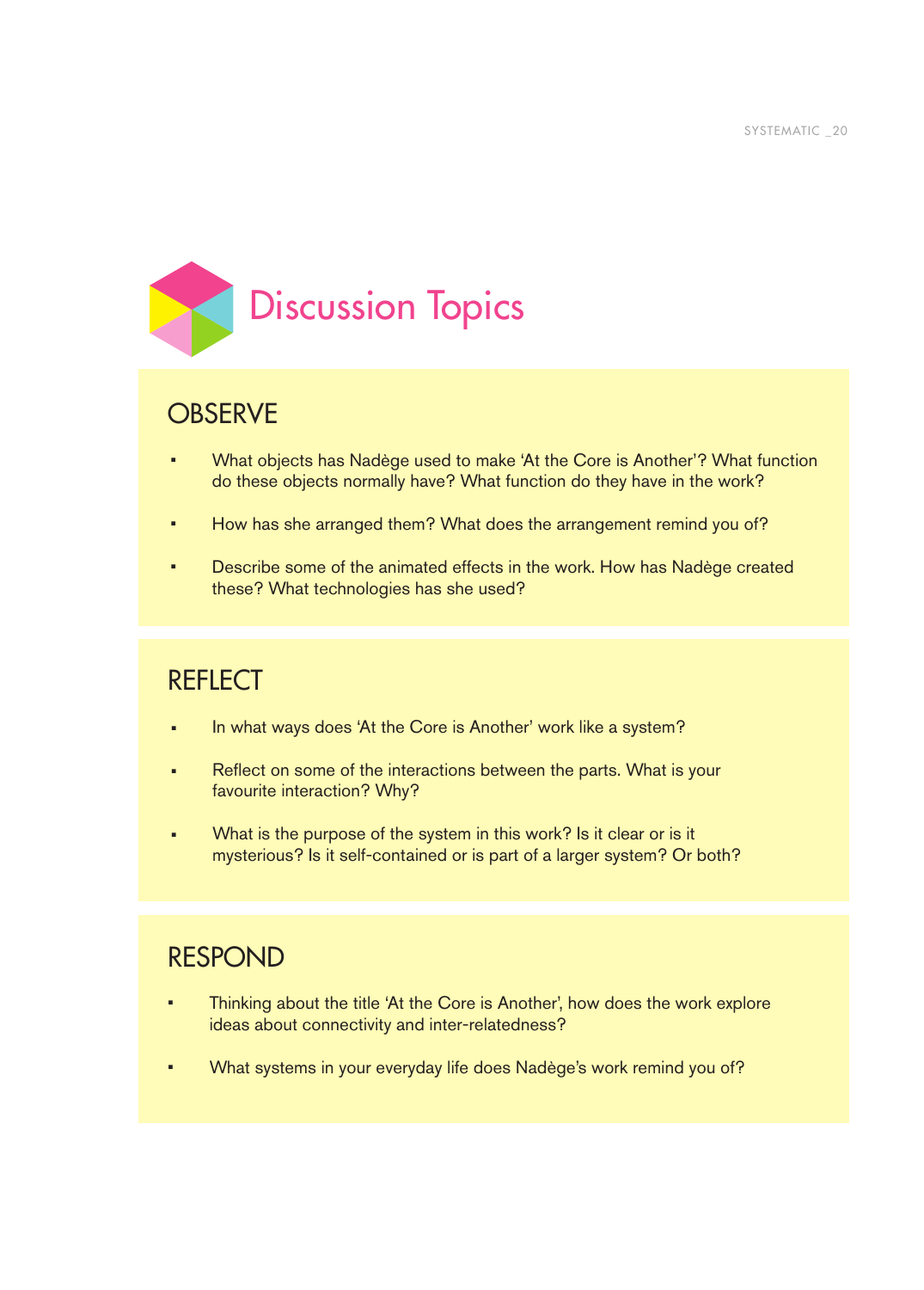



# Tricky Walsh

'Playable conjunction 5 (although)'; 'Playable conjunction 6 (hardly when, scarcely when)'; 'Playable conjunction 7 (no sooner than)' 'Playable conjunction 8 (whenever wherever)'

Materials: Gouache on paper Dimensions: 96 x 76 cm (framed) Date: 2018

#### Artist Statement:

*'My painting practice has a focus on hard edge and geometry. These four works expand on an earlier series of paintings that examine both formal and chaotic geometric relationships. The paintings use compositional elements inspired by a broad palette of early twentieth century pinball design through to mechanical devices and both synthetic and non-Euclidean geometries.*

*'Playable conjunctions' (5 through 8) are definitively speculative, in both aesthetics and content. Each work is individually drafted according to a basic classical compassand-ruler construction, and uses a fundamental geometric form as its starting point, before introducing colour as an additional dimension to construct discrete idealised architectural forms and optical patterning.* 

*The use of language within each work provides a starting point for a possible narrative or conversation with the viewer. The conjunctions themselves provide a kind of entry for common speculative or science fiction literary tropes. "... Although..." "…Hardly when…" "…No sooner when…" "… Wherever…" Where they may lead is anyone's guess.'*

Tricky Walsh, 2018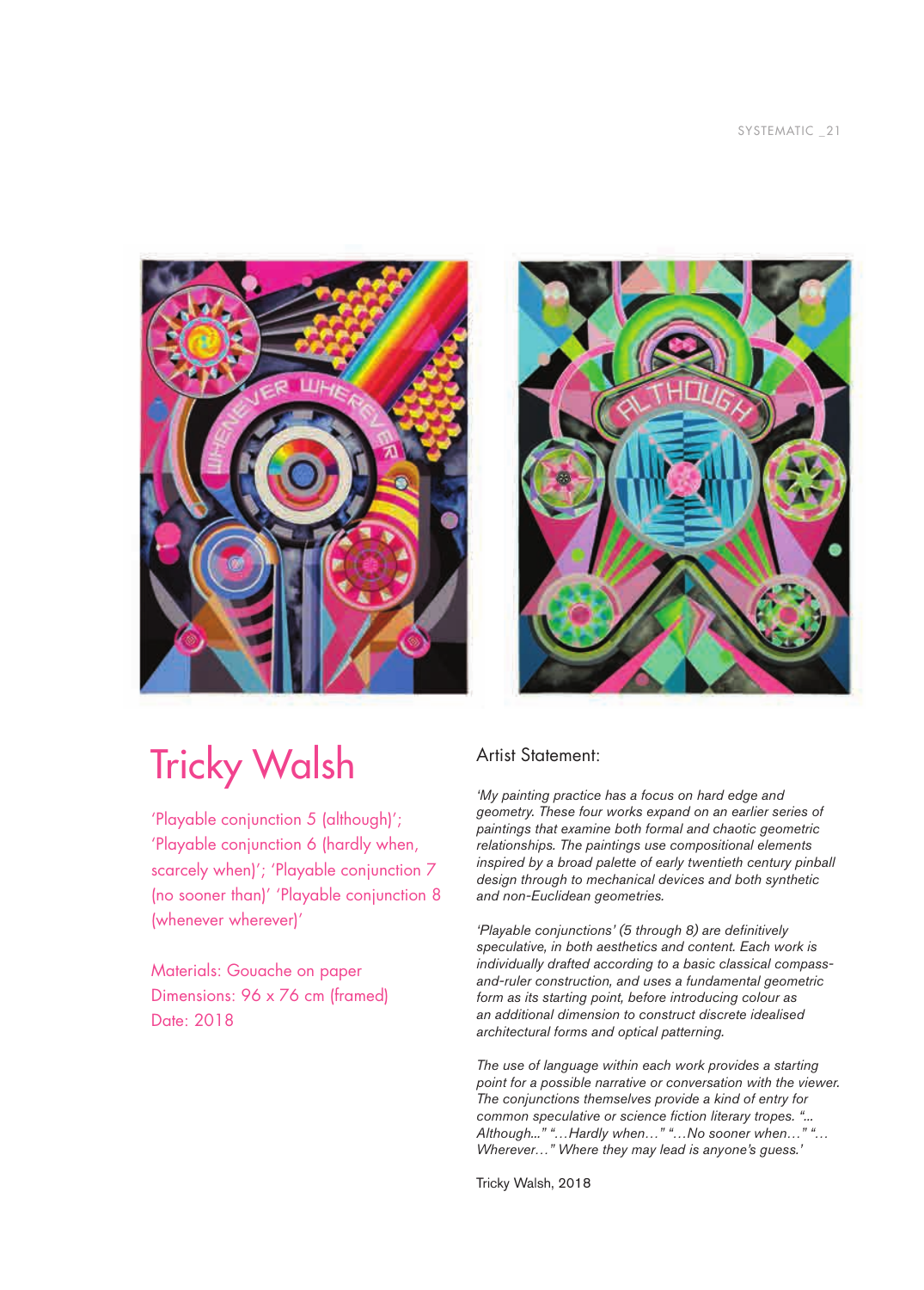

## **OBSERVE**

- Tricky uses geometry to compose these paintings. What shapes and forms does this method produce? How does Tricky use colour to enhance the formal aspects of the work? •
- What do the images remind you of? Are there any elements that you associate with systems? What are these? •
- What words can you see in the paintings? What do they suggest? Why do you think Tricky has included them? •

# **REFLECT**

- Explore the meaning of the title 'Playable Conjunctions'. •
- How is the concept of 'play' or 'playable' explored in the works? •
- Some of Tricky's images refer to the design of old technologies such as pinball machines. How might this relate to concepts of play in the works? •

### RESPOND

- Tricky's works include verbal conjunctions such as "...Although..." "…Hardly when…" "…No sooner than…" "…Whenever Wherever…" Experiment with responding to the 'conjunctions' to tell a story about what is happening in the work. See how many different stories you can come up with. •
- What connections and ideas do they evoke? •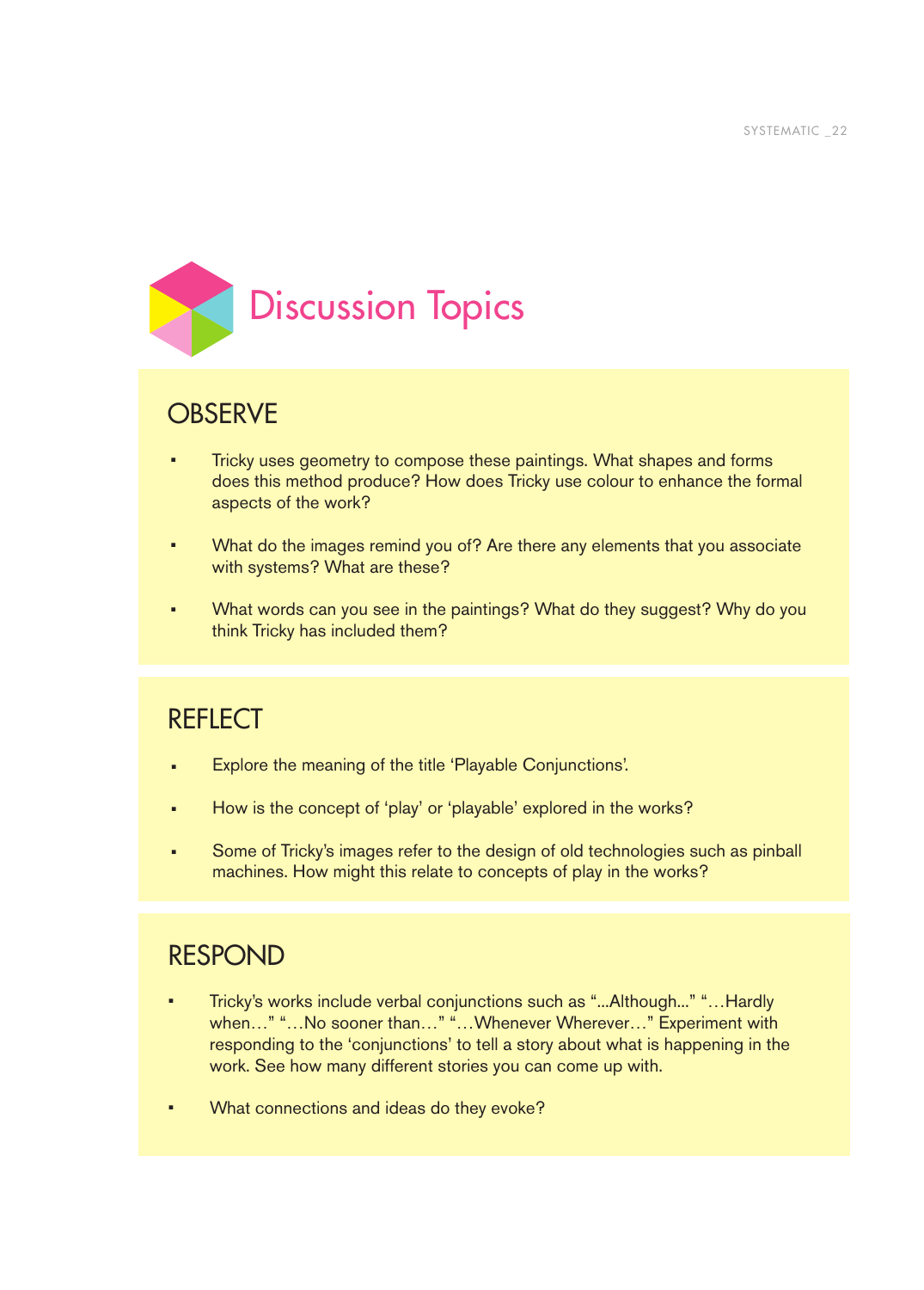

# Laura Woodward

'Writhe'

Materials: Water, acetal, acrylic, fasteners, nylon hose, santoprene hose, motors Dimensions: Variable Date: 2015

#### Artist Statement:

*'Inspired by Ararat's surrounding landscape, 'Writhe' comprises nine identical mechanical units (each then comprising dozens of small mechanical components) which respond to and affect each other to contribute to the installation's larger ongoing kinetic system. Water pulses throughout the space, flowing, at times changing direction, and in doing so continuing the system's operation.* 

*The installation draws together several strands of enquiry in my work: my ongoing fascination with water-powered mechanisms; the potential of shadows generated by viewers and kinetic components; integrating site-specificity and architectural-responsiveness; and the continual development of the ongoing, circularly-causal systems that drive my installations.* 

*The timelines within 'Writhe' are generated by the movement of water between and within components. This movement creates changes in the system that speak more of a relationship between gravity, friction and weight than to any sense of measured time. The time it takes for one unit to change state varies from unit to unit, and it is affected by differences in the components. One unit may have more friction; another's pump turns slightly faster; a hose may be a few centimetres longer; a unit may hang in such a way that it tips more readily than another. All these material factors contribute to the duration of processes and cycles in the work.'*

#### Laura Woodward, 2018

Created by invitation for Ararat Regional Gallery, 'Writhe' was assisted by the Australian Government through the Australia Council, its arts funding and advisory body, with a New Work Grant.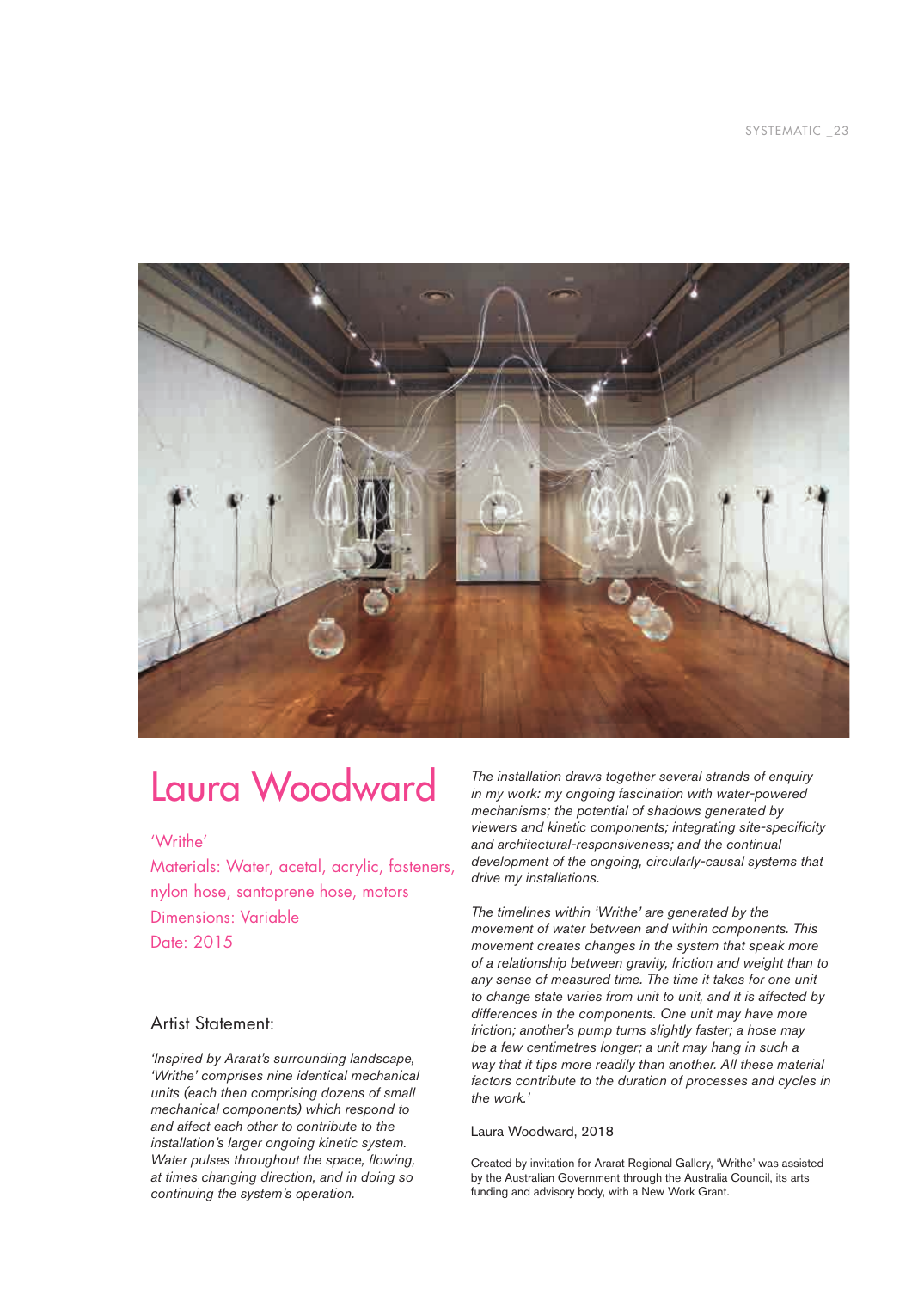# Discussion Topics

### **OBSERVE**

- 'Writhe' is a kinetic sculpture. Describe how it moves. What does it remind you of? •
- Identify the individual components of 'Writhe'. What are the different materials and mechanical elements that make it work like a system? •
- What kind of system is it? Does it have a purpose and what are its main characteristics? •
- How does 'Writhe' make you feel? Why do you think Laura has called her sculpture 'Writhe'? What does this evoke? •

# **REFLECT**

- What technologies has Laura used to create 'Writhe'? •
- What environmental systems does 'Writhe' relate to? •
- How is the meaning of water explored in the work? •

# RESPOND

- Identify some of the things Laura would need to consider to install 'Writhe' in the gallery. How does it interact with the gallery space? •
- Is 'Writhe' a self-contained system, or does it depend on other systems to keep it running? •
- 'Writhe' is quite a fragile sculpture what might this suggest about systems in our environment? •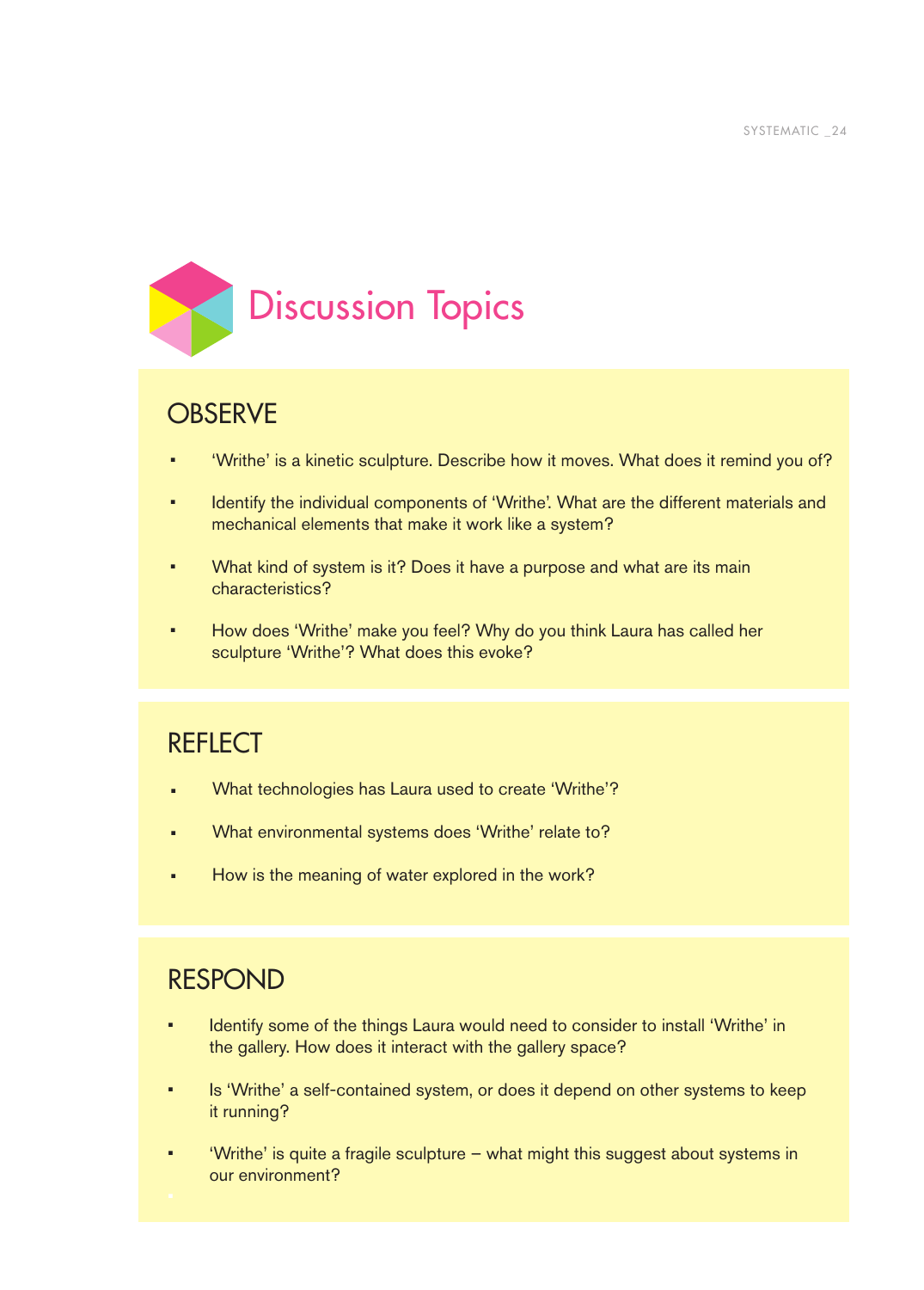

Select one of the artworks in *Systematic* and make some notes below.

Artist:

Title of work:

I observe….

(Write down everything you can see or hear in the artwork, including its materials and how it is installed in the gallery)

I feel…..

(Describe how the artwork makes you feel, including the effects on your body, your senses and emotions)

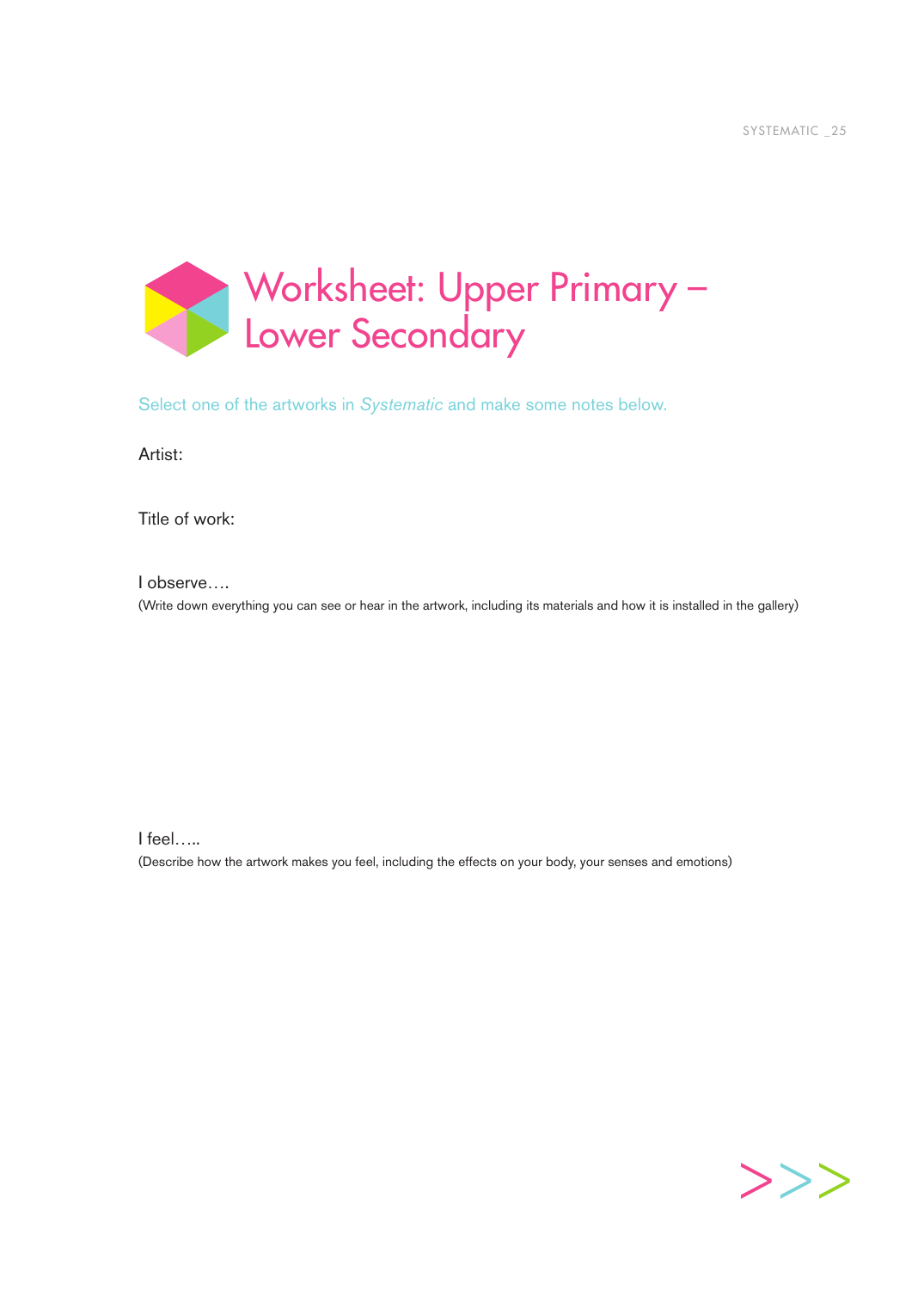SYSTEMATIC \_26

I think….. (What ideas does the artwork make you think about?)

I wonder…. (What does the artwork make you curious about?)

I like this artwork because… (Explain why you like the artwork, including which effects you like best and why)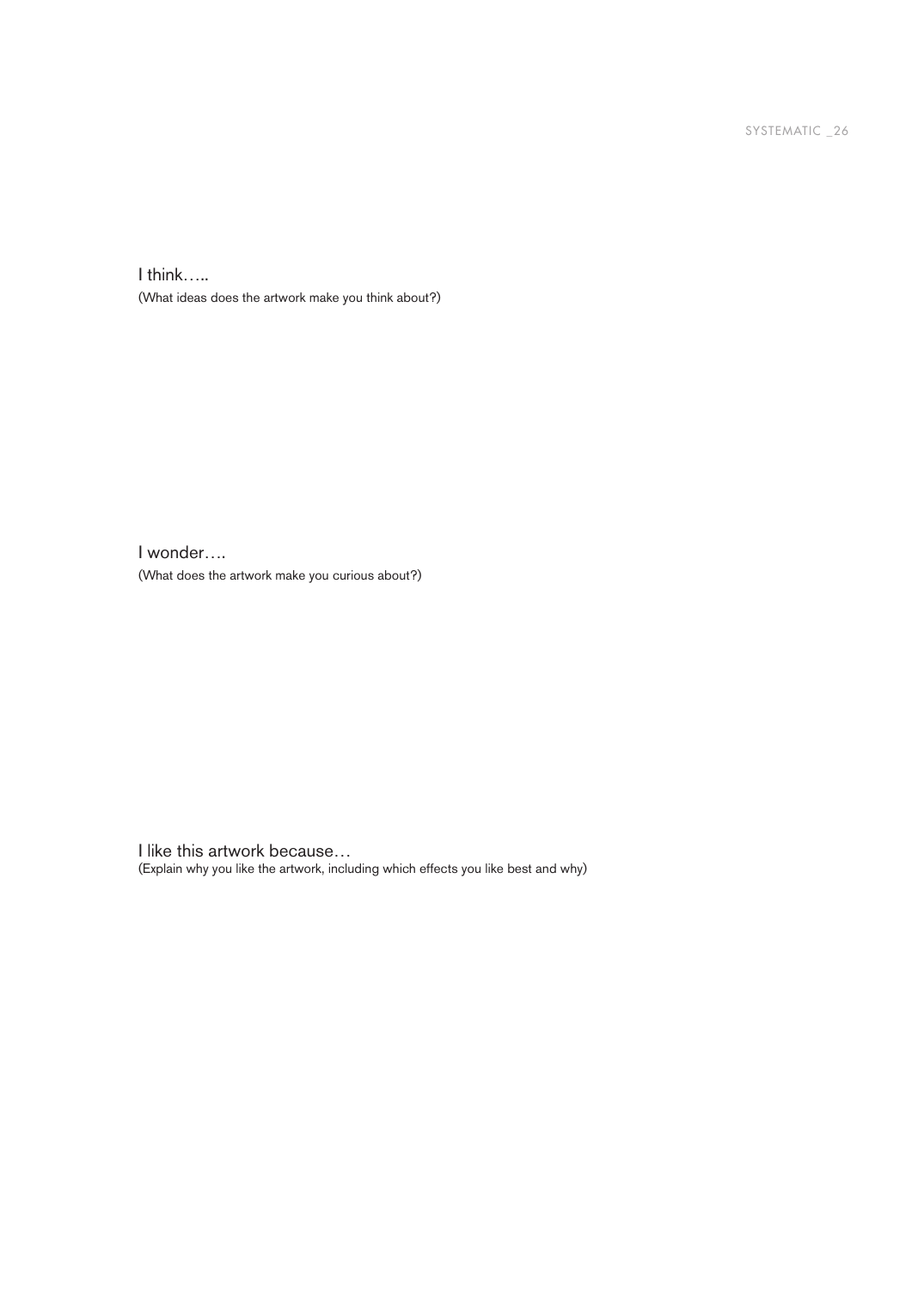

Select one of the artworks in *Systematic* and make some notes below.

#### Artist:

Title of work:

Formal Framework (Describe the formal elements of the artwork including the artist's materials and methods)

Conceptual Framework (Describe the key ideas in the artwork including how it relates to other works in the exhibition)

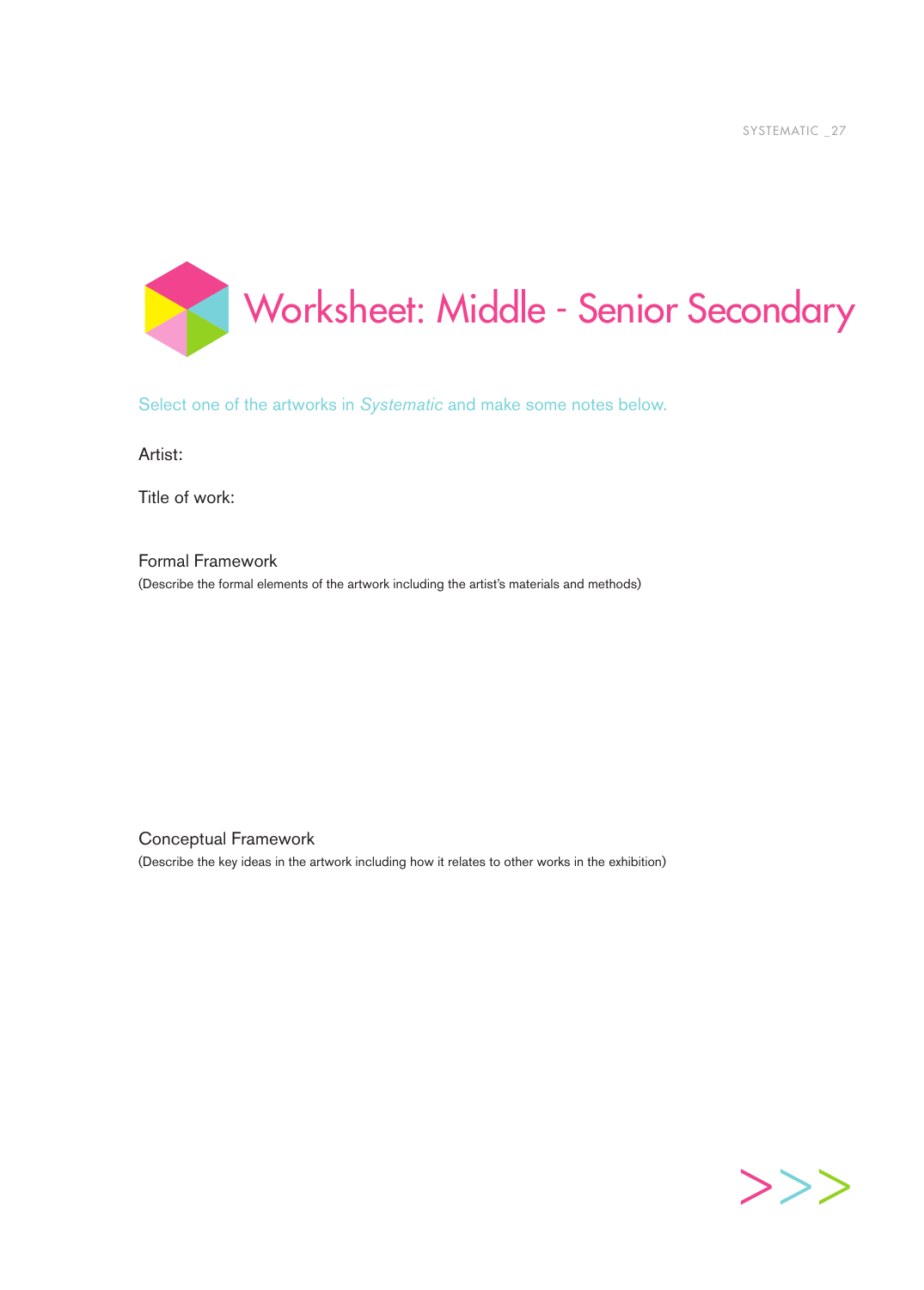#### Systems Framework

(Describe how this artwork relates to systems, including reference to relevant concepts, histories or technologies)

Contemporary Framework

(Identify which aspects of the artwork make it relevant to contemporary cultural issues)

I like this artwork because….

(Finish this sentence with your thoughts about why you like the artwork and which elements you think are most effective)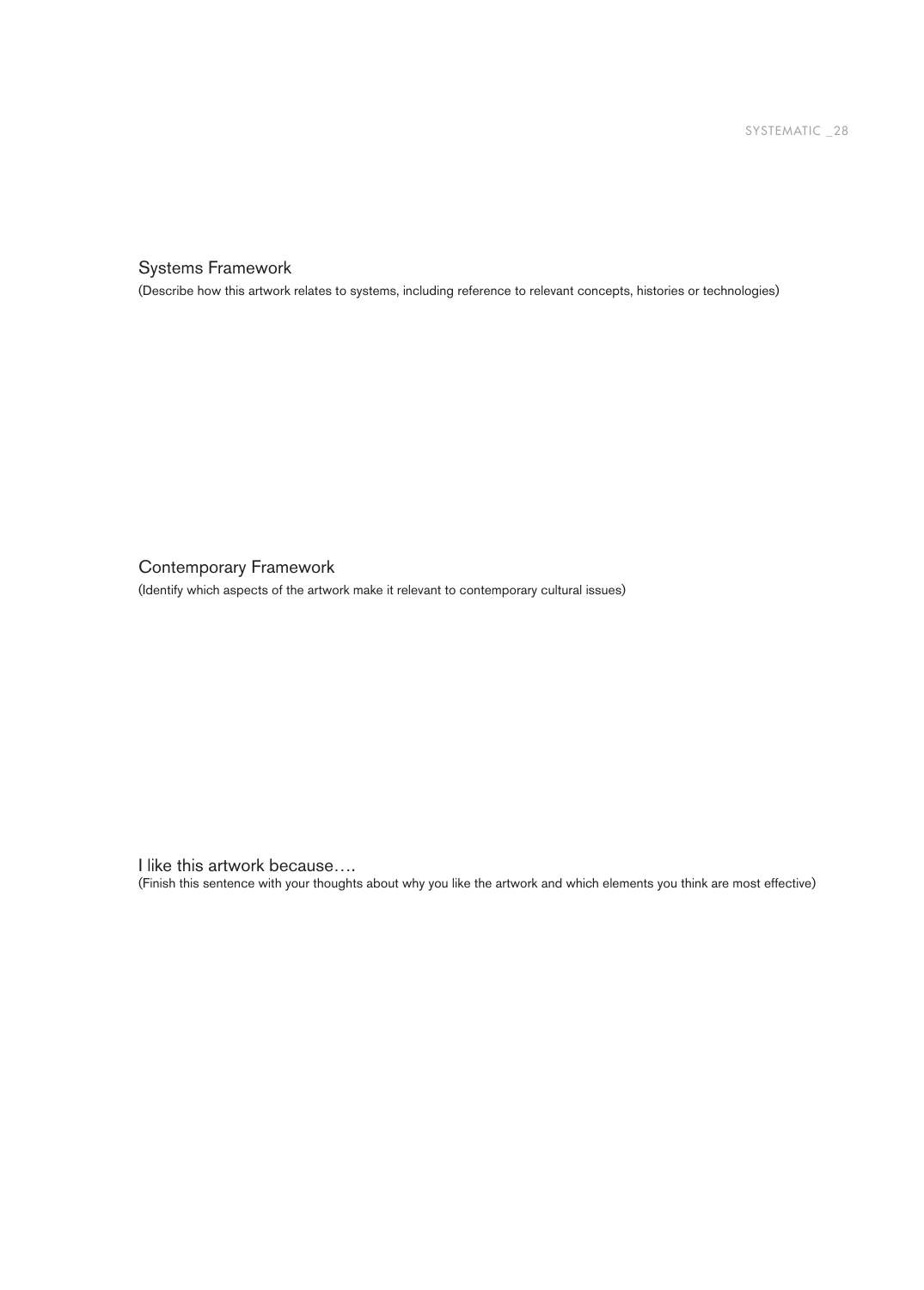# Post-Visit Classroom **Activities**

After the exhibition, invite students to share their worksheet responses with the rest of the class. Which artworks did they like the best and why? Were there any artworks they found challenging? Ask them to reflect on the different systems they thought about during the exhibition. Which ones could they relate to their everyday life? Invite students to develop their responses into a written discussion of the methods, materials and meanings of their favourite artwork.

The activities below are suggestions for handson art activities that students could do in class, individually or as a group. They are designed as starting points for creative applications of systems concepts and ideas that students will have explored through engaging with the artworks in *Systematic.* Teachers are encouraged to be inventive and adjust these activities according to their students abilities and skill level.



### Activity 1: 'New World' or 'Machine' themed photo collage or assemblage.

Method: Invite students to select a range of photographs from different sources and create a collage or photo assemblage based on the ideas of a 'New World', or a 'Machine' with multiple parts. Students can either make a collage from different images to make a composite image, or create a series of related images where they develop formal or conceptual connections between different images to explore the themes. The activity may work well as a large group activity where everyone in the class contributes their images to a large-scale artwork. Students could create a large 'machine' with a particular creative purpose, or a 'new world' with their visions of the future or other worlds.

Materials: Photographic images and parts of images can be gathered from available sources, such as magazines or newspapers at home or school, or students can search online. They will need scissors, adhesive and backing paper.

Ideas: Relationships between parts and wholes; connectivity between images, forms and concepts; arrangements and sequencing, patterns and codes; interdependency between meaning and method.

Related Artworks: 'Keeping Time'; 'Small World'.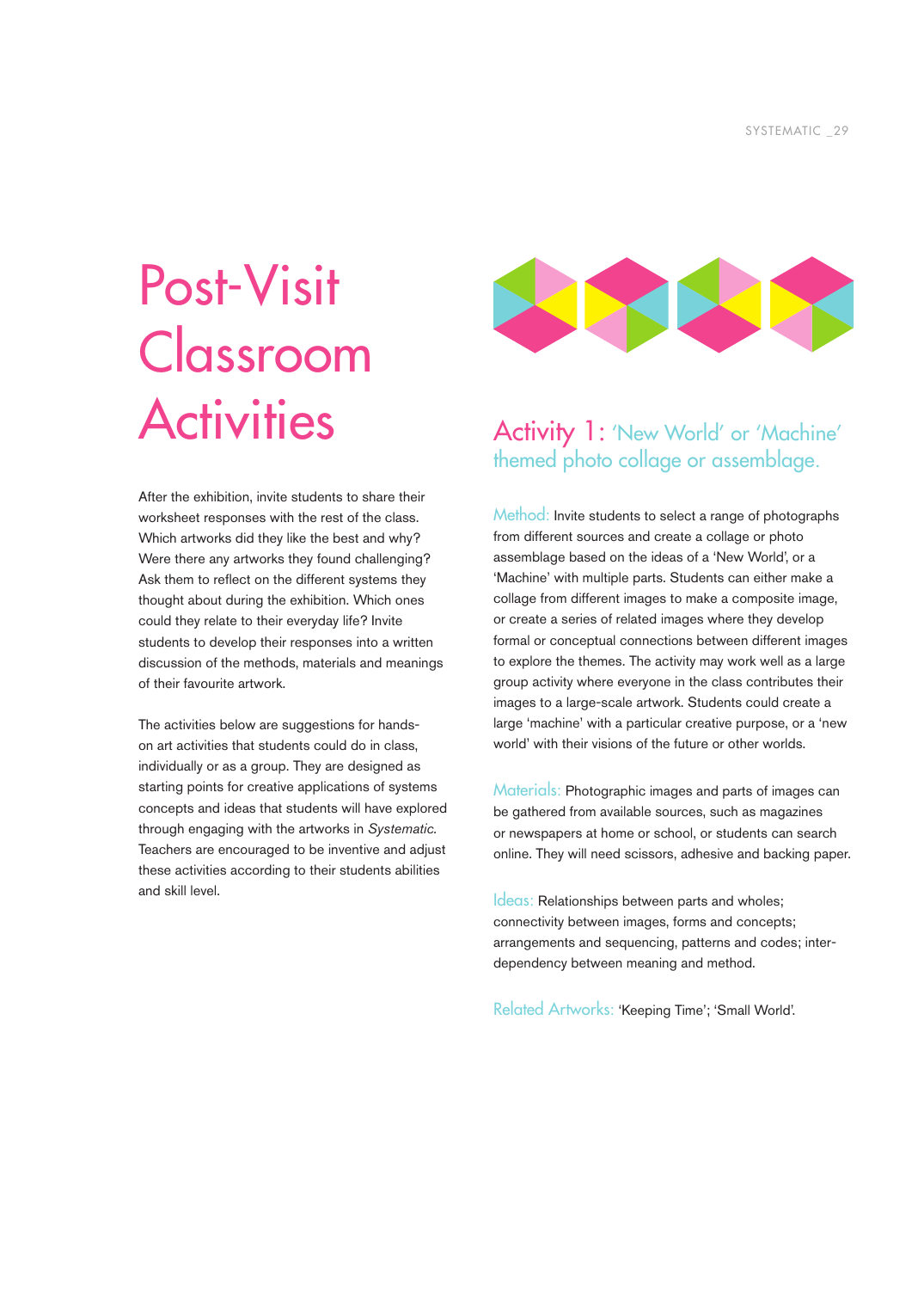# Activity 2: Geometric Jigsaws

Method: Using geometry, invite students to draw and cut out multiple shapes that they can arrange as jigsaw pieces. Encourage students to develop shapes that will co-ordinate together to make a larger shape. Once they've arranged the jigsaw pieces, invite them to develop a colour pattern within the larger shape.

With a class-mate, students then disassemble the jigsaw and give the pieces to their class-mate whose job is to re-do the jigsaw and work out their classmate's colour code. The idea is that once they've worked out the colour code they can do the jigsaw faster. If all the geometrical shapes are the same and the large shape is symmetrical, class-mates may develop a new colour pattern and offer it as an alternative. Students can then see how many patterns they can make with the colours and shapes. Alternatively, students may put the pieces together to make a new shape.

This activity could also be done in 3D with interlocking materials, such as foam. Students may like to explore using mirrors to create infinity mirror effects with their objects. Senior students may like to explore this idea using pixelated images or more complex geometries to create their larger shape and colour codes.

Materials: Ruler, pencils, colouring pens, paints etc, scissors, paper or 3D materials.

Ideas: Inter-connectivity; visual codes and sequencing; networks; relationships between parts and wholes.

Related Artworks: 'Playable Conjunctions'; 'the object compendium – as/sets'.

### Activity 3: Kinetic Sculpture/ Installation

Method: Invite students to create a kinetic sculpture from any available materials, with the only requirement being they must build a work with a moving element or elements.

Students may wish to choose a theme for their sculpture that is relevant to their subject areas, for instance 'plant biology' or 'wind power' or they may wish to explore movement in a more abstract or conceptual way. Encourage students to select suitable combinations of materials that will allow them to achieve kinetic interactions and effects easily such as wind and light-weight materials, or suspended forms that move with their own weight.

Students will need to consider what natural or artificial energies they want to use to stimulate movement and forms and materials that are relevant to their concepts and ideas. Sculptures can be small or large, and involve any combination of materials. Encourage students to think through systems principles such as interactivity and the relationship between parts and whole when planning their sculpture.

Materials: Flexible, dependent on concepts and ideas.

Ideas: Synthesis and co-ordination of parts; connectivity and interaction; inter-dependence; relationships between parts and wholes; sustainability.

Related Artworks: 'Circle'; 'At the Core is Another'; 'Writhe'.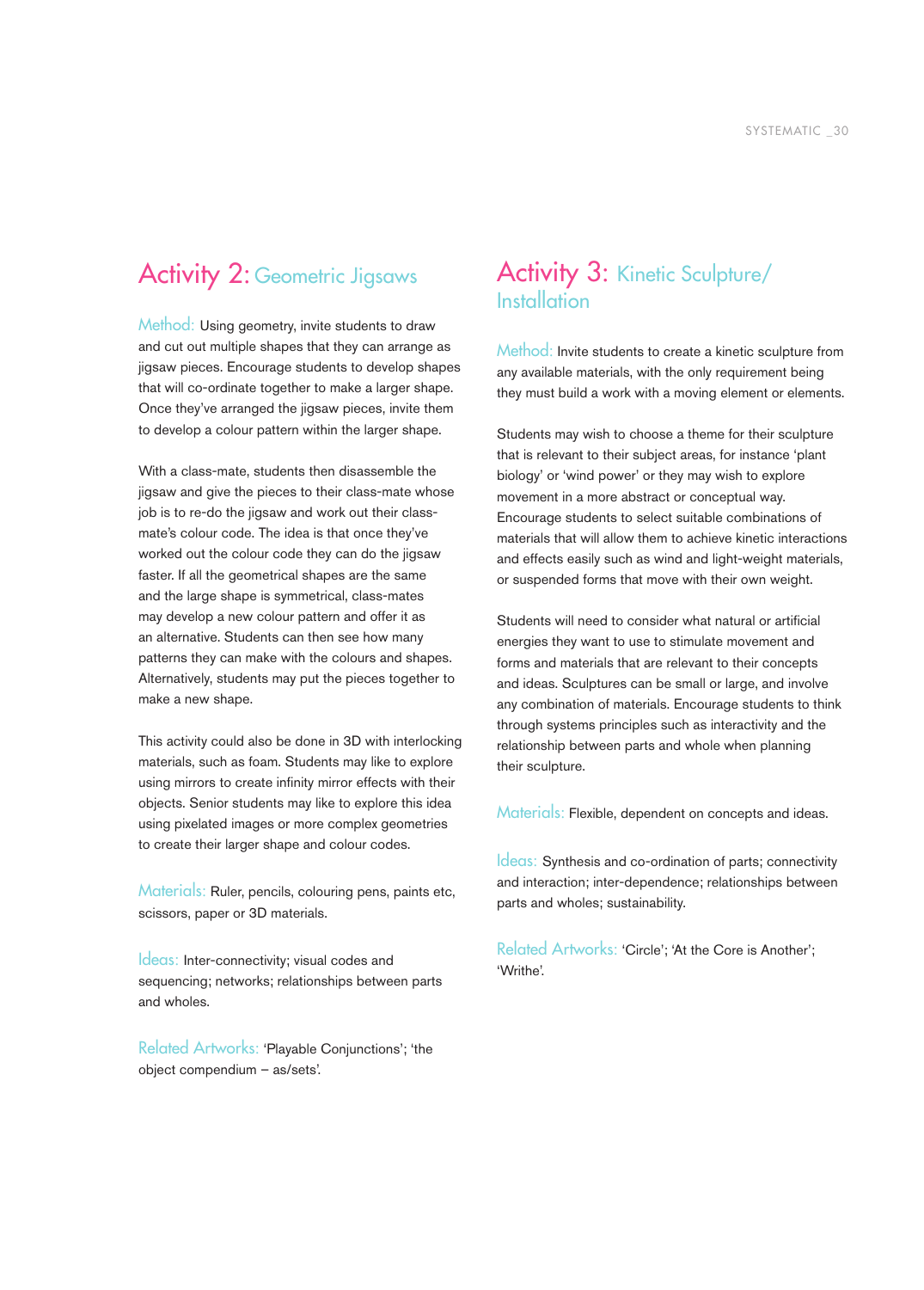### Activity 4: Re-purposing the **Object**

Method: Invite students to select a domestic object or objects that they use every day and 're-purpose' it into a sculptural form. The object could be any domestic item such as a paper clip, peg, colander, funnel or old hose, or a combination of all these, with the only requirement being that students identify the 'intended purpose' of the object, and completely 're-purpose' it into a sculpture. Encourage students to work with the physical properties of the object to re-invent it formally and/or conceptually or into a playful sculpture.

Students may like to combine several objects together to make a multi-object sculpture, or deconstruct an object and re-construct it in new ways. Whilst younger students may focus more on questions of function, more senior students may like to look at the conceptual elements of their object(s) such as its economic or technological history, and incorporate ideas on these aspects into their artwork. The 'new purpose' need not be definitive, and students should be encouraged to be playful and inventive in their approach.

Materials: Flexible, dependent on concepts and ideas.

Ideas: Re-invention; form and function; object design; spatial thinking; sustainability.

Related Artworks: 'Circle'; 'At the Core is Another'.

### Activity 5: Mechanical Sculpture: Design a Writing or Pinball Machine

Method: Invite students to create a mechanical sculpture based on Bill Hart's concept of a hand-writing machine, or Tricky Walsh's references to pinball machines.

For the writing machine, invite students to make a 'prosthetic' writing machine that is built as a physical attachment to their hand/arm or any other part of their body. The function of the 'writing machine' must be that it writes or enables the wearer to write, but exactly what it writes or responds to, is up to its creator. Students can use any materials, but it must entail mechanical elements that allow for it to be attached to the body, and move and 'write' as required.

For the pinball machine, invite students to construct a manually operated game with a spring and ball mechanism that creates a random effect like a pinball machine. Students may wish to research pinball machines, and develop their own design using a box or other container, or they may work with the concepts of chance and play to create a machine/game with similar purposes and effects.

For both activities, encourage students to design their machine as a prototype, and construct it from basic materials such as cardboard, rubber bands, spring mechanisms, string, adhesives etc. The aim is to explore how mechanical function requires the co-ordination of multiple materials and formal elements, and effective design. Enthusiastic students may wish to develop their prototype into a more polished design.

Materials: Basic sculptural materials and binding elements (see above) dependent on choice of activity.

Related Artworks: 'Prototype for a Philosophical Prosthesis'; 'Playable Conjunctions'.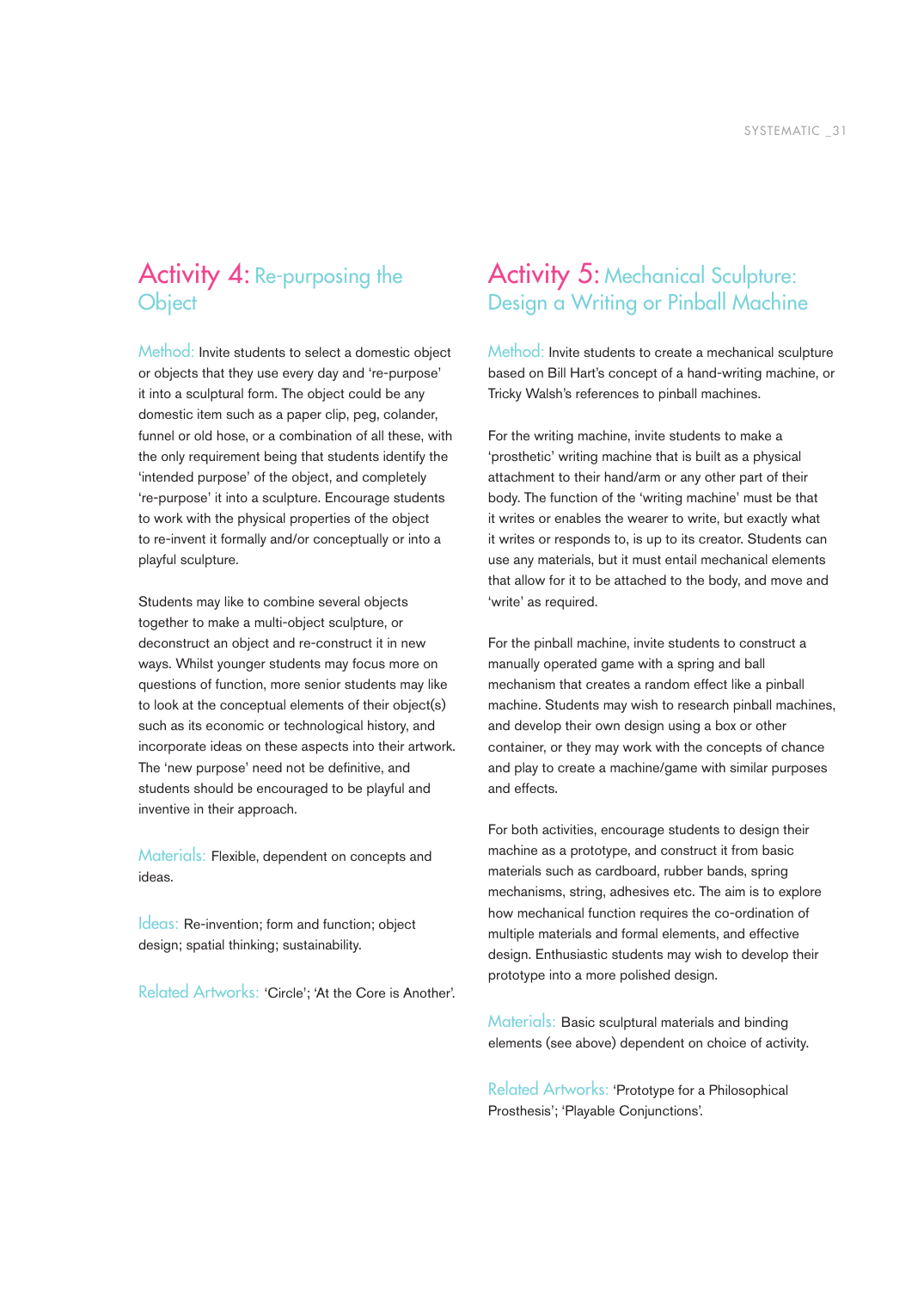# Artist **Biographies**

# Tega Brain

Tega Brain is an artist and environmental engineer making eccentric engineering. Her work intersects art, ecology and engineering, addressing the scope and politics of emerging technologies. It takes the form of online interventions, site specific public works, experimental infrastructures and poetic information systems.

In recent years she has exhibited at the Victoria and Albert Museum, London, Haus der Kulturen der Welt, Berlin, the Science Gallery Dublin and Eyebeam in New York City. Her work has been widely discussed in the press including in *The New York Times, Art in America, The Atlantic, NPR, Al Jazeera* and *The Guardian* and in art and technology blogs like the 'Creators Project' and 'Creative Applications'.

Tega is an Assistant Professor of Integrated Digital Media, New York University. She is an affiliate at Data & Society and works with the Processing Foundation on the Learning to Teach conference series and p5js project. She has done residencies at Eyebeam Art and Technology Center, New York City, GASP Public Art Park, and at the Environmental Health Clinic, New York University. In 2013 she was awarded an early career fellowship from the Australia Council for the Arts.



# Ian Burns

Ian Burns has had numerous solo exhibitions in venues in the United States, Australia, Spain, Ireland, France and Austria. His work has also been exhibited in major galleries and museums in Germany, the United Kingdom, New Zealand, the United States, Slovenia, Norway, Italy and the United Arab Emirates.

His works are included in major public collections including the Museum für Moderne Kunst, Frankfurt am Main, Germany, the Museum of Contemporary Art, Sydney, the National Gallery of Victoria, Melbourne, the Art Gallery of South Australia, and the Australian Centre for the Moving Image as well as many important private collections such as the 21C Museum, Kentucky, USA, the Jumex Collection, Mexico, the Berge Collection, Spain, the Detached Collection, Australia and the Chartwell Collection, New Zealand.

His work has been reviewed and featured in major international art magazines including *Frieze Magazine, Flash Art, ArtForum, Art Review, Sculpture Magazine, Art in America, Modern Painters, ArtNews, The New Yorker* and *Tema Celeste* as well as in major newspapers including *The Sunday Times, The Irish Times, Der Standard, The Age, The Sydney Morning Herald, The Australian* and *The New York Times.* 

Ian Burns is based in Queens, New York.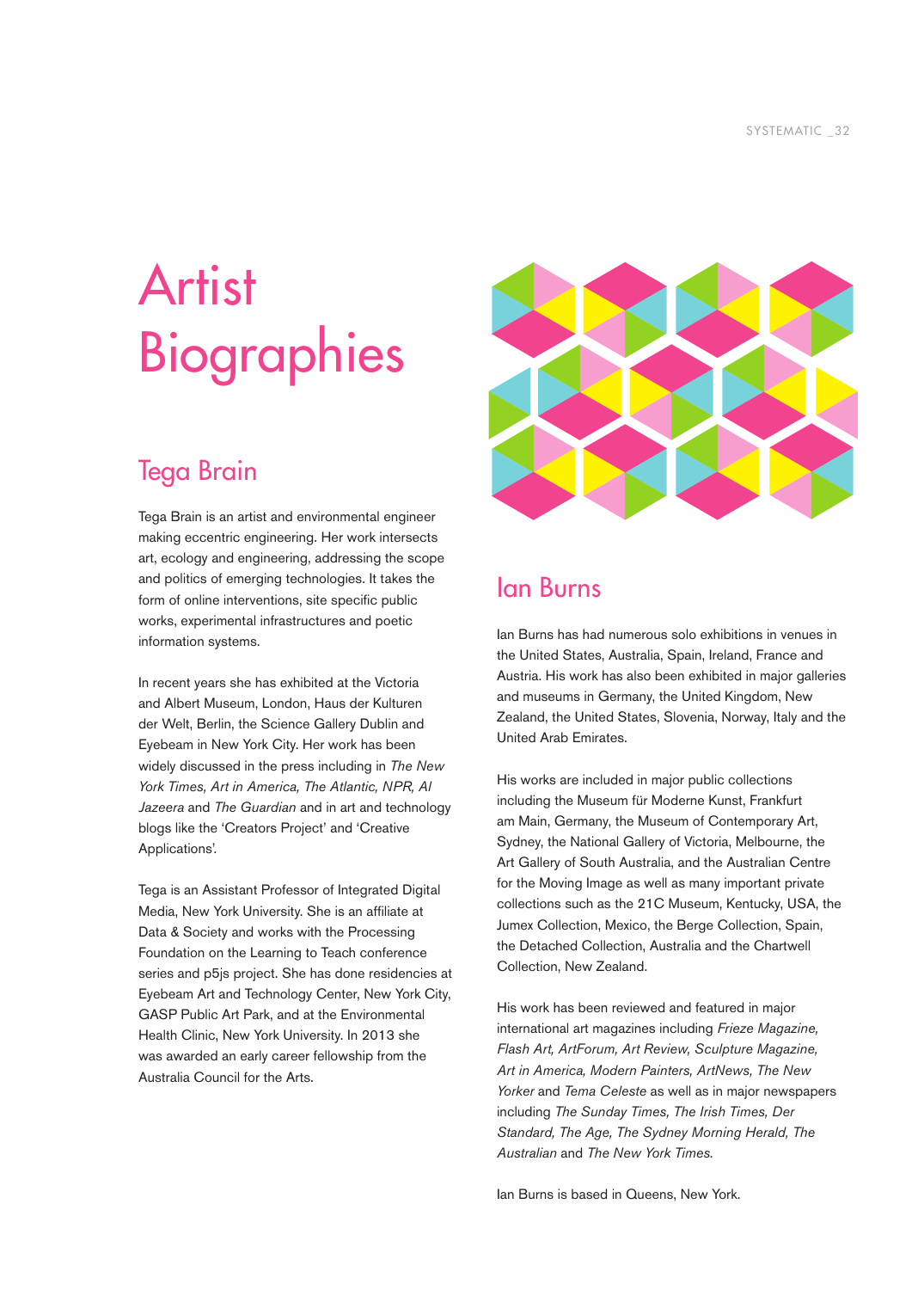# Patrick Pound

Patrick Pound is a Melbourne-based artist and Senior Lecturer in Art at Deakin University.

In 2018 *Patrick Pound: On Reflection* saw Pound's collection-based works installed with 82 works from Te Papa Tongarewa at the City Gallery in Wellington in a vast palindrome of a display. 2018 also saw *The Point of Everything* collection-based intervention as part of the Adelaide Biennial of Australian Art at the Art Gallery of South Australia. In 2017 the National Gallery of Victoria staged *Patrick Pound: The Great Exhibition*, a major survey of Pound's collection-based works, including interventions with the collections of the NGV across the entire ground floor of the NGVA (Federation Square). As part of Melbourne Now (2013), *The Gallery of Air* was an installation at the NGV of hundreds of things each of which held an idea of air, and is now in their permanent collection.

Pound has also been included in numerous group exhibitions including *The Photograph and Australia*, Art Gallery of New South Wales, Sydney, 2015; *Melbourne Now*, National Gallery of Victoria, Melbourne, 2014; *Episodes - Australian Photography Now,* Dong Gang Photography Museum, Korea; *The Small Infinite,* John Hansard Gallery, UK, 2014; *Inside Running,* Fremantle Arts Centre (2013); *Liquid Archive*, Monash University Museum of Art, 2012; *Present Tense,* National Portrait Gallery, Canberra, 2010; and *Photographer Unknown,* Monash University Museum of Art, Melbourne, 2009.

His work is held in numerous public and private collections including National Gallery of Australia, National Gallery of Victoria, Art Gallery of New South Wales, Art Gallery of South Australia, Te Papa Tongarewa, Auckland Art Gallery, and the Dunedin Art Gallery.

Pound is represented by Station, Melbourne, Darren Knight Gallery, Sydney, Hamish McKay Gallery, Wellington and Melanie Roger Gallery, Auckland.

# Bill Hart

Bill Hart is Head of Discipline, Art and Lecturer in Time Based Media at the University of Tasmania's School of Creative Arts where he teaches and lectures in topics around moving image, animation and interactivity, and the general problem of how to make art with technology. He studied physics and mathematics and later visual art at the University of Tasmania. He has explored the uses and applications of computing for over 30 years in theoretical physics, oceanography, system and network design, scientific visualisation, digital imaging and software art. As an artist he works through a deep engagement with technology to explore the application of new technologies to the visual arts through digital image making, robotic drawing, animation with generative systems. He believes art can be both serious, complex and philosophical, but also accessible, sensuous and engaging.

# Tricky Walsh

Tricky Walsh works both collaboratively and in a solo capacity. Their\* projects focus on both spatial and communication concerns and while they use a diversity of media (architecture, painting, drawing, sculpture, installation, sound, film, comics, radio) it is foremost the concept at hand that determines which form of material experimentation occurs within these broader themes.

They have been awarded a Qantas Foundation Art award and won the 2009 Hobart Art prize for their sculpture *The Wasp project.* They have been commissioned to make works for Monash University Museum of Art, the Tasmanian Museum and Art Gallery and the privately funded Detached Cultural Organisation and were included in the 2013 Mona Foma festival, organised by the Museum of Old and New Art. They have been a recipient of Australia Council and Arts Tasmania funding, and have undertaken residencies in London, New York, Jogjakarta and Paris and China. They are represented by Bett Gallery, Hobart, Tasmania, and MARS Gallery in Melbourne and have exhibited extensively throughout Tasmania, Australia and Overseas.

\*Tricky Walsh is a non-binary artist whose preferred pronoun is 'their'.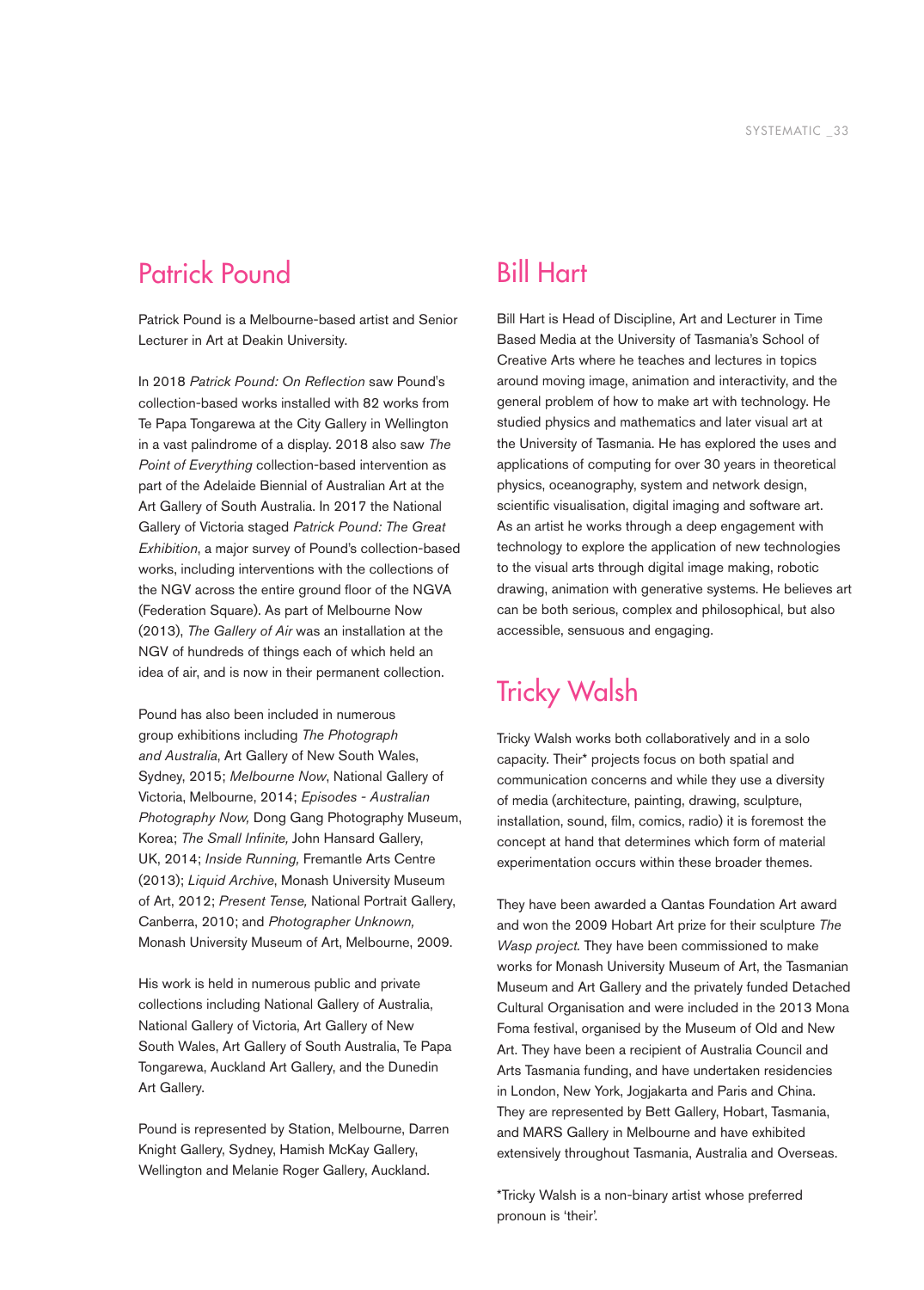# Jacob Leary

Jacob Leary is a multi-disciplinary artist with a practice spanning a range of mediums including painting, sculpture, prints, video and installation. His recent creative outputs emerge from his current PhD research (University of Tasmania) and its particular focus on 'object essences' as outlined by aspects of speculative realism. His research into the ontological foundations of the 'as-structure' of art has produced a logic with which to see art objects as a manifestation of an alien presence with their own form of agency, a contingent and contradictory force.

In 2018, Leary was highly commended in the Glover Prize for landscape painting and commissioned to produce *Paint Dreamz* for Moonah Arts Centre Haveago gallery, and a new body of work for Melbourne Art Week as part of *Subterrain - The Organic Sublime in Contemporary Practice*. In addition to *Systematic* and a solo show, *Very* (Private Projects) in 2018, Leary's work will appear in *The Field Revisited (still)* at Contemporary Art Tasmania. In 2017 Leary presented his second solo show *Something Terrain* at Flinders Lane Gallery and has recently undertaken a range of commissions through Arts Tasmania and Mona Foma. In 2016, Leary exhibited in *Brainstorm* at the Tasmanian College of the Arts as part of DarkMofo and at Contemporary Art Tasmania as part of their 'Artist to Artist' program. Leary has won numerous awards for his work, including the John Fries Memorial Prize (2012), a national award for emerging visual artists and he was a finalist in the Redlands Art Prize (2016). He has been the recipient of multiple grants including a Contemporary Art Tasmania Studio in 2012 and an Australia Council grant for emerging artists in 2013. Leary's work has been collected by Artbank, University of Tasmania, Justin Art House Museum, RACT Collection, Tasmanian Government, lslington Collection and Ormond College. He is represented by Flinders Lane Gallery (Melbourne) and Private Projects (Hobart).

# Nadège Philippe-Janon

After commencing her studies in Environmental Science, Nadège Philippe-Janon went on to study Fine Art at the Queensland College of Art and received First Class Honours at the Tasmanian College of the Arts. Since then she has been awarded numerous grants and residencies including a Marie Edwards Travelling Scholarship to support self-directed research at the Citè International des Arts, Paris, and an Asialink grant to create new work and conduct research in Hokkaido, Japan.

In 2018 Nadège was awarded a Claudio Alcorso travelling scholarship to participate in an intensive residency exploring sustainability with SOMA in Mexico City. Recent exhibitions include: *Mock Sun* Contemporary Art Tasmania (2017), *Real Life Fantasies*, West Space VIC (2017), *New Alchemists*; touring – Salamanca Arts Centre, TAS; University of Queensland Art Museum, QLD; Devonport Regional Gallery, TAS; Flinders University City Gallery, SA (2017/18), and *Sound Traces,* Tenjinyama Gallery, Japan (2016). Nadège was the 2017 recipient of the *Shotgun*  program, a partnership project between Contemporary Art Tasmania, Detached Cultural Organisation, and the Museum of Old and New Art (Mona).

# Laura Woodward

Laura Woodward lives and works in Melbourne, Australia. She has been creating sculptural kinetic installations for several years, exhibiting in solo and group exhibitions throughout Australia. Woodward's current explorations focus on the potential of system-based kinetic installations. These systems develop through the inter-receptive relationship between materials, movement, time and the artist's hand, with the system's inherent logic driving its formal and systematic emergences.

Solo exhibitions include *Resonate*, Airspace Projects Marrickville and Stockroom Gallery Kyneton, 2016; *Writhe,* Ararat Regional Gallery, Victoria, 2015; *Introverted,*  Margaret Lawrence Gallery, Southbank, Melbourne, 2013; *The Saltus* at Place Gallery, Richmond, Melbourne,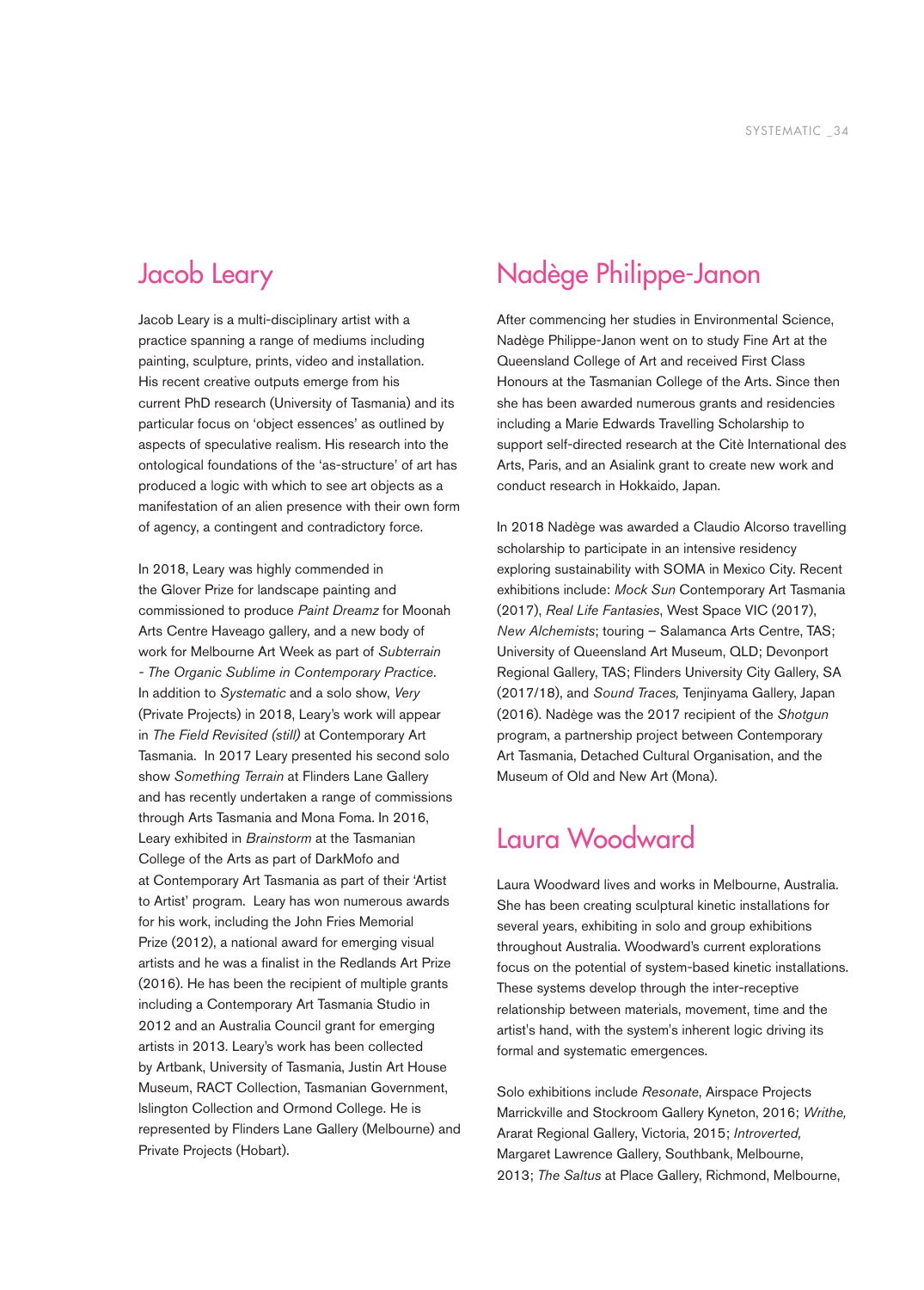in 2011; and *Underwing*, Linden Centre for Contemporary Arts, St Kilda, Melbourne in 2010. Completed public commissions include *Voices* at Craigieburn Central Shopping Centre, and *Murmer* at Docklands, Melbourne, both in collaboration with Jem Freeman.

Woodward's work has been recognised through numerous grants, prizes and exhibitions including an Australia Council Emerging Artist New Work Grant in 2010 and Australia Council Mid-Career Artist New Work Grants in both 2013 and 2014. In 2018 her work was short listed and exhibited in the international Aesthetica Art Prize in York, UK. Woodward teaches Sculpture and Spatial Practice at the Victorian College of the Arts. She owns Ironside Studios and co-owns the design and fabrication business Like Butter in Melbourne.

## Dr Eliza Burke - Curator

Dr Eliza Burke is an independent curator and writer based in Hobart. Her work is fuelled by an interest in the creative potential of hybrid and collaborative forms across the arts and sciences and inter-disciplinarity as both a concept and practice. She has a PhD in Comparative Literature and Cultural Studies (2004) and an MFA in Art Theory (2015) and has held a variety of project co-ordination, research and teaching roles across the arts, health and education sectors. Solo-curated exhibitions include *Full Void* (Tasmanian Museum and Art Gallery, 2017), *Ghost Biologies* (Contemporary Art Tasmania, 2016) and *Trace* (Rosny Barn and Schoolhouse Gallery, 2010) with recent curatorial roles in *Broken Bodies* (Plimsoll Gallery, 2017) and *Tempest* (Tasmania Museum and Art Gallery, 2016). Her critical writing includes articles, reviews and essays in publications such as *Artlink, Art Guide Australia, Feminist Media Studies*, and *Australian Feminist Studies.* She currently teaches, researches and curates in the interdisciplinary field of Arts and Health at the University of Tasmania.



*Systematic* was assisted through Arts Tasmania by the Minister for the Arts. It has been further supported through the Contemporary Art Tasmania Exhibition Development Fund, the Hobart City Council's 'Creative Hobart' Grants Scheme and the University of Tasmania. This project is on the Contemporary Art Tasmania Touring Program.

Curator's thanks go to: Jane Barlow, Plimsoll Gallery Manager and Community Engagement Officer; Dr Colin Langridge, Michael Edwards and Lisa Campbell-Smith (Contemporary Art Tasmania); Dr Maria Kunda and Selena de Carvalho; Cath Robinson, Riley Richardson and Chris Phelps. Special thanks also to all the *Systematic* artists for their enthusiasm, encouragement and inspirational work.

#### Image Credits:

Tega Brain: Courtesy of the artist. Ian Burns: Courtesy of the artist and Anna Schwartz Gallery, Melbourne. Patrick Pound: Courtesy of the artist, Station Gallery, Melbourne; Darren Knight Gallery, Sydney. Bill Hart: Courtesy of the artist. Tricky Walsh: Courtesy of Bett Gallery, Hobart and MARS Gallery, Melbourne. Jacob Leary: Courtesy of the artist. Nadège Philippe-Janon: Courtesy of the artist. Laura Woodward: Image by Laura Woodward and Jem Selig Freeman. Courtesy of the artist.

Main Text: Dr Eliza Burke Artist Statements and Biographies: Provided by the artists Resource Design: Cath Robinson Printing: Mercury Walch Copyright: Plimsoll Gallery, the University of Tasmania, artists and authors

ISBN: 978-1-925646-39-9